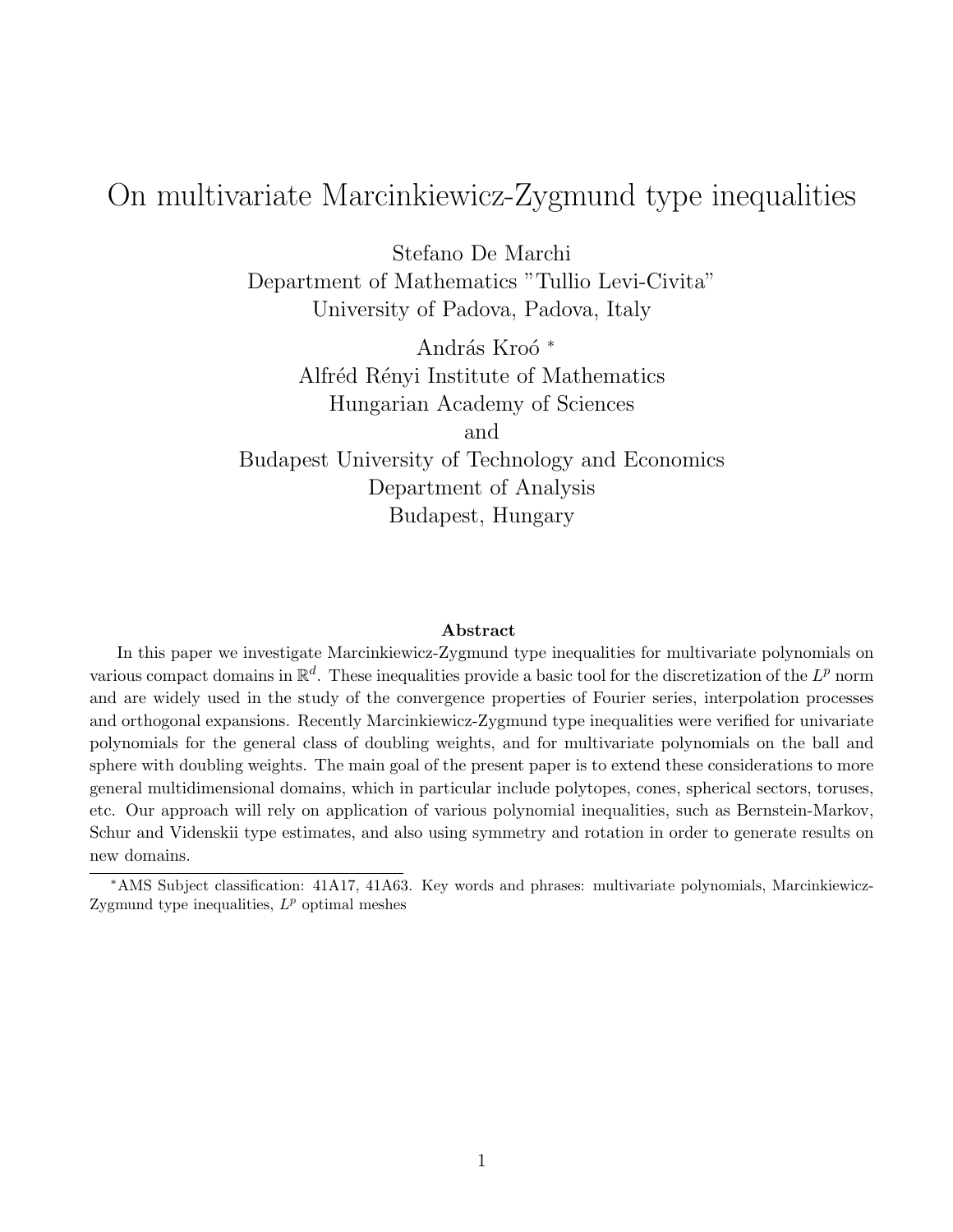#### 1. Introduction

The classical Marcinkiewicz-Zygmund inequality states that for any univariate trigonometric polynomial of degree at most n and  $1 \leq p \leq \infty$  we have

$$
\int |T_n|^p \sim \frac{1}{n} \sum_{s=0}^{2n} \left| T_n \left( \frac{2\pi s}{2n+1} \right) \right|^p \tag{1}
$$

where the constants involved depend only on  $p$ . This inequality is a basic tool for the discretization of the  $L^p$  norms of trigonometric polynomials. In the past 30 years Marcinkiewicz-Zygmund type inequalities for trigonometric and algebraic polynomials with various weights were widely used in the study of the convergence of Fourier series, Lagrange and Hermite interpolation, positive quadrature formulas, scattered data interpolation, see [9] for a survey on the univariate Marcinkiewicz-Zygmund type inequalities. In univariate case a forereaching generalization of (1) for the so called doubling weights was given by Mastroianni and Totik [12]. Mhaskar, Narcowich and Ward [13] studied the Marcinkiewicz-Zygmund type problem based on scattered data on the unit sphere in the un weighted situation. Recently, Feng Dai [7] gave some analogues of Marcinkiewicz-Zygmund type inequalities for multivariate algebraic polynomials on the sphere and ball in  $\mathbb{R}^d$ .

The goal of the present paper is to extend the study of Marcinkiewicz-Zygmund type inequalities to more general multivariate domains. Let  $K \subset \mathbb{R}^d$  be a compact set and denote by  $P_n^d$  the set of algebraic polynomials of  $d$  variables and degree at most  $n$ . Given a positive weight function  $w$  on K we denote by

$$
||g||_{L^p(w)} := (\int_K |g|^p w)^{1/p}, \quad 1 \le p < \infty
$$

the usual weighted  $L^p$  norm on K. Then typically a Marcinkiewicz-Zygmund type result on K consists in finding a discrete point sets  $Y_N = \{y_1, ..., y_N\} \subset K$  of cardinality  $N \sim n^d$ , and proper positive numbers  $a_j > 0, 1 \le j \le N$ ,  $\sum_{1 \le j \le N} a_j \sim 1$  so that for every  $g \in P_n^d$  we have

$$
||g||_{L^{p}(w)}^{p} \sim \sum_{1 \leq j \leq N} a_{j} |g(y_{j})|^{p}.
$$
 (2)

Here and throughout this paper we will write  $A \sim B$  whenever  $c_1A \leq B \leq c_2A$  with some constants  $c_1, c_2 > 0$  depending only on p, K and the weight, but independent of the individual polynomials and their degree. The requirement that the cardinality of the discrete set  $Y_N$  satisfies  $N \sim n^d$  leads to an asymptotically smallest possible discrete mesh, because  $\dim P_n^d \sim n^d$  and (2) can not hold with fewer points than the dimension of  $P_n^d$ . In addition, it should be also noted that the condition  $\sum_{1 \leq j \leq N} a_j \sim 1$  is a consequence of relation (2) applied with  $g \equiv 1$ , i.e., it automatically holds for any discrete set satisfying (2). Sometimes in the sequel we will call discrete sets  $Y_N \subset K$  with cardinality  $N \sim n^d$  satisfying relations (2) MZ meshes for K.

This notion of MZ meshes is closely related to the notion of admissible meshes or norming sets introduced in [3] and [5]. Admissible meshes  $Y_N \subset K$  have the property

$$
\max_{x \in K} |g(x)| \sim \max_{x \in Y_N} |g(x)|, \quad \forall g \in P_n^d.
$$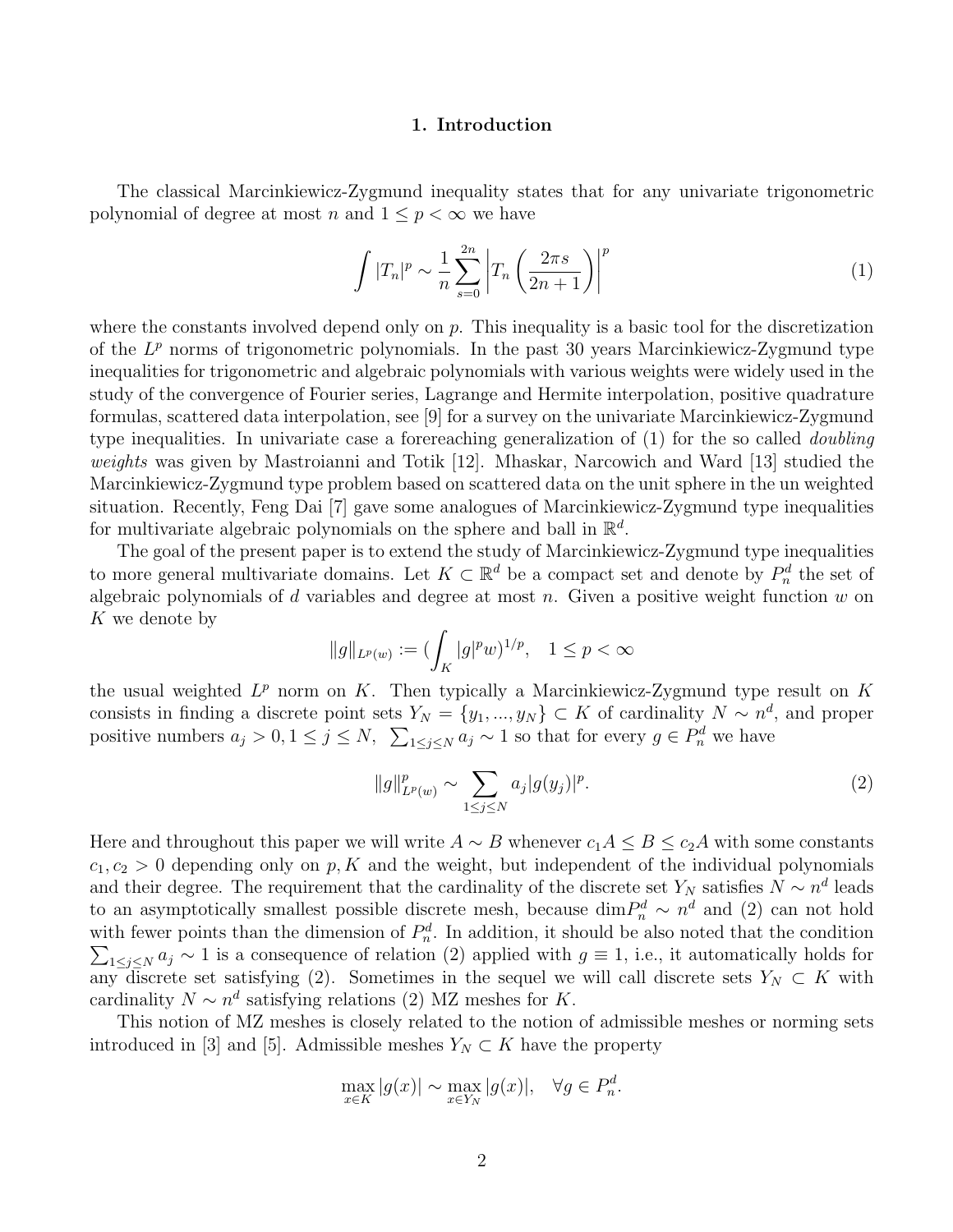If in addition,  $N \sim n^d$  then the admissible mesh is called optimal. In [8] it was shown that star like  $C^2$ -domains and convex polytopes in  $\mathbb{R}^d$  possess optimal meshes. (See also [2] and [4] where their construction and various applications are discussed.) Evidently, the MZ meshes can be considered as the  $L^p$  analogues of the optimal meshes.

We will repeatedly use below a generalization of the Marcinkiewicz-Zygmund type inequality for algebraic polynomials on  $[-1, 1]$  given in [12] for the general class of the so called *doubling weights*. Recall that a nonnegative integrable weight w on  $[-1, 1]$  is called doubling if with certain  $L > 0$ depending only on the weight

$$
\int_{2I} w \le L \int_I w, I \subset [-1,1]
$$

for any interval I and 2I being its double with the same midpoint. In particular, all generalized Jacobi type weights satisfy the doubling property. Then as shown in [12] there exists an integer  $M \in \mathbb{N}$  (depending only on the weight) such that whenever  $m \geq M$  we have with  $x_j := \cos t_j, t_j :=$  $\pi j$  $\frac{\pi j}{mn}, 0 \le j \le mn$ 

$$
\int_{-1}^{1} |g|^{p} w \sim \sum_{0 \le j \le mn} a_{j} |g(x_{j})|^{p}, \quad \forall g \in P_{n}^{1}
$$
 (3)

where

$$
a_j := \int_{t_j - 1/n}^{t_j + 1/n} w(\cos t) |\sin t| dt, 0 \le j \le mn.
$$

Now let us recall the Marcinkiewicz-Zygmund type results for the sphere and ball given by Feng Dai [7]. Let  $B(x, r)$  be the usual Euclidian ball centered at  $x \in \mathbb{R}^d$  and radius r and let  $B^d := B(0,1), S^{d-1} := \partial B^d$  denote the unit ball and sphere in  $\mathbb{R}^d$ , respectively. Consider the mapping  $T(x) := (x, \sqrt{1-|x|^2}) \in S^d, x \in B^d$  and the corresponding metric  $\rho(x, y) := |T(x) T(y)|, x, y \in B^d$ . Denote by  $B_\rho(x,r)$  the ball centered at  $x \in \mathbb{R}^d$  and radius r corresponding to this metric.

Then the weight w is called a doubling weight on  $S^{d-1}$  or  $B^d$  if

$$
\int_{B(x,2r)} w \le L \int_{B(x,r)} w, \ x \in S^{d-1} \text{ or } \int_{B_{\rho}(x,2r)} w \le L \int_{B_{\rho}(x,r)} w, \ x \in B^d,
$$

respectively, with a constant  $L > 0$  depending only on the weight.

Furthermore,  $Y_N = \{y_1, ..., y_N\} \subset B^d$  is called maximal  $(\delta, \rho)$ -separable if

$$
B^d \subset \bigcup_{1 \leq j \leq N} B_{\rho}(y_j, \delta)
$$
 and  $\rho(y_j, y_k) \geq \delta$ ,  $1 \leq j, k \leq N, j \neq k$ .

Then it is shown in [7] that (2) holds for every doubling weight on  $B^d$  and every maximal  $(\frac{\delta}{n}, \rho)$ separable set  $Y_N \subset B^d$  with sufficiently small  $\delta$  and  $a_j = \int_{B_\rho(y_j, \frac{\delta}{n})} w$ .

Clearly, we have by the  $\frac{\delta}{n}$  separation of  $Y_N$  that  $B_\rho(y_j, \frac{\delta}{2n})$  $\frac{\delta}{2n}$ ,  $1 \leq j \leq N$  are pair wise disjoint. Since in addition,  $y_j \in B^d$  it follows that  $B_\rho(y_j, \frac{\delta}{2g}$  $\frac{\delta}{2n}$ ,  $1 \leq j \leq N$  correspond to pair wise disjoint sets on the unit sphere  $S^d \subset \mathbb{R}^{d+1}$  of Lebesgue surface measure  $\geq c_d n^{-d}$ . This yields that  $N \leq c_d n^d$ , i.e., the discrete set  $Y_N$  is of optimal cardinality. Hence maximal  $(\frac{\delta}{n}, \rho)$  separable sets on  $B^d$  are MZ sets. Similarly maximally  $\frac{\delta}{n}$  separable sets with respect to the Euclidean distance are MZ meshes  $S^{d-1}$ .

The above results for the ball and sphere connecting the maximal separability with the MZ property of the mesh are quite general in terms weights considered. However the maximal  $(\frac{\delta}{n}, \rho)$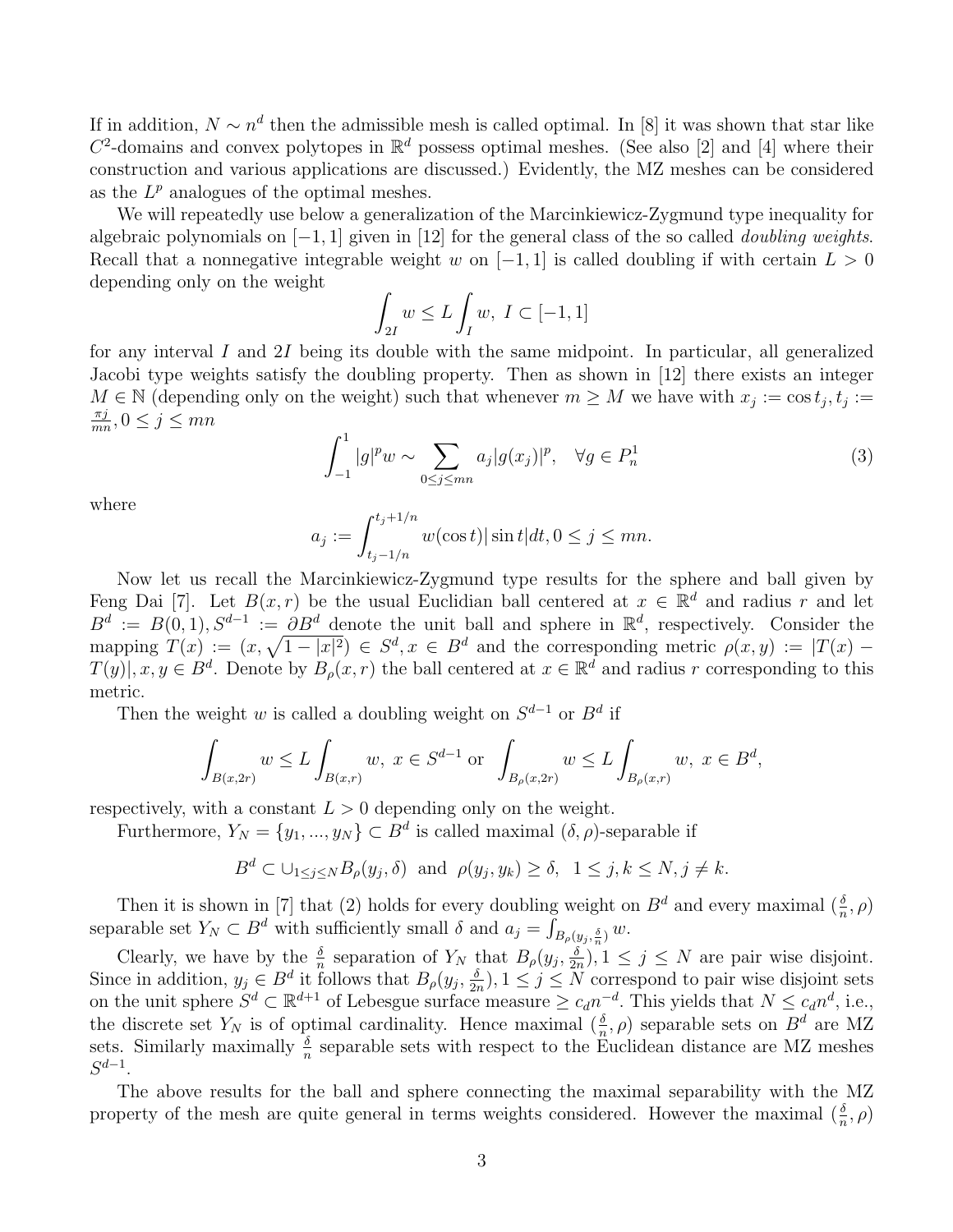separability is not easily verified when  $d > 1$ . The main goal of the present paper is twofold: we will present simple explicit MZ meshes which do not require the somewhat technical condition of maximal separability, and also extend the above Marcinkiewicz-Zygmund type results to more general multivariate domains, which in particular include polytopes, cones, spherical sectors, toruses, etc. Our approach will rely on application of various polynomial inequalities including Bernstein-Markov, Schur and Videnskii type estimates, and also on using symmetry and rotation to generate results on new domains.

# 2. Circular Sectors

We will show below how some new Marcinkiewicz-Zygmund type inequalities can be derived using rotation and symmetry of the domain. But first in this section we will consider the more difficult case of circular sectors which can not be handled by rotational or symmetry type arguments. Throughout this paper  $1 \leq p < \infty$ .

So let  $D_a \subset \mathbb{R}^2$  be the circular sector on the plane given by

$$
D_a := \{(x, y) = (r \cos t, r \sin t) : 0 \le r \le 1, |t| \le a\}.
$$

We will prove now a Marcinkiewicz-Zygmund type inequality on the circular sector  $D_a$  for any rotation invariant doubling weight of the form  $w_0(\sqrt{x^2+y^2})$  where  $w_0(t)$  is a univariate doubling weight on  $[0, 1]$ .

**Theorem 1.** Let  $D_a \subset \mathbb{R}^2$  be the circular sector with  $a < \frac{1}{2}$  and consider a univariate doubling weight  $w_0(t)$  on [0, 1]. Then with any sufficiently large integer  $m \in \mathbb{N}$  depending only on this weight and p it follows that for every  $q \in P_n^2$  we have

$$
\int_{D^2} |q(x,y)|^p w_0(\sqrt{x^2 + y^2}) dx dy \sim \sum_{0 \le j,k \le mn} a_{j,k} |q(\rho_k \cos y_j, \rho_k \sin y_j)|^p,
$$

where  $t_j := \frac{j\pi}{mr}$  $\frac{j\pi}{mn}, y_j := a \cos t_j, 0 \le j \le mn, \rho_k := \frac{1}{2}(1 + \cos t_k), 0 \le k \le mn, \text{ and}$ 

$$
a_{j,k} := (y_j - y_{j+1}) \int_{t_{k-1}}^{t_{k+1}} w(\cos^2(t/2)) \cos^2(t/2) |\sin t| dt, \quad 0 \le j, k \le mn.
$$

First we will verify a lemma which illustrates a general connection between Marcinkiewicz-Zygmund type inequalities and  $L^p$  Bernstein-Markov type inequalities.

For any  $k > 0$  set

$$
\Delta_k(x) := \frac{1}{k^2} + \frac{\sqrt{1 - x^2}}{k}.
$$

**Lemma 1.** Let  $g(x), x \in [-1, 1]$  be any differentiable function,  $g \neq 0$  a.e. satisfying relation

$$
\int_{[-1,1]} (\Delta_k(x)|g'(x)|)^p dx \le \int_{[-1,1]} |g(x)|^p dx \tag{4}
$$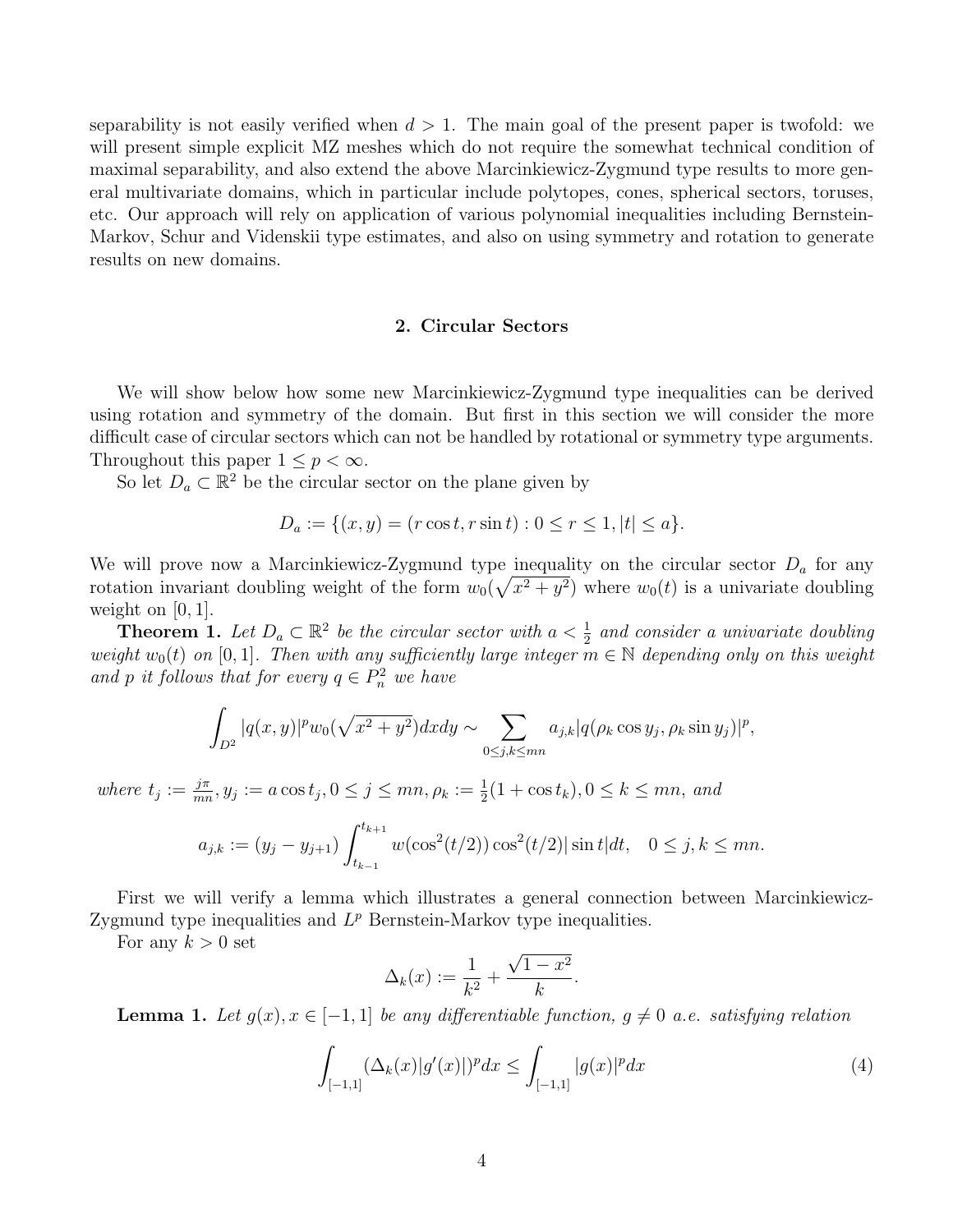with some  $k > 0$ . Then whenver  $m \geq [18pk] + 1$  and  $x_j := \cos \frac{j\pi}{m}, 0 \leq j \leq m$  we have

$$
\frac{2}{3} \sum_{0 \le j \le m-1} (x_j - x_{j+1}) |g(x_j)|^p \le \int_{[-1,1]} |g(x)|^p dx \le 2 \sum_{0 \le j \le m-1} (x_j - x_{j+1}) |g(x_j)|^p. \tag{5}
$$

**Proof.** It is easy to see that for  $x_j := \cos \frac{j\pi}{m}$  we have

$$
x_j - x_{j+1} \le 9\Delta_m(x), \ \ \forall x \in (x_{j+1}, x_j), \ 0 \le j \le m-1. \tag{6}
$$

Indeed

$$
x_j - x_{j+1} \leq \frac{\pi}{m} \sin t^*, \quad \sqrt{1 - x^2} = \sin t
$$

with both  $t^*, t$  being between  $\frac{j\pi}{m}, \frac{(j+1)\pi}{m}$  when  $x \in (x_{j+1}, x_j)$ . Hence if  $1 \le j \le m-2$  then

$$
|\sin t^* - \sin t| \le |t^* - t| \le \frac{\pi}{m} \le \frac{\pi}{2} \sin t,
$$

i.e.,

$$
x_j - x_{j+1} \le \frac{\pi}{m} \sin t^* \le \frac{\pi}{m} (1 + \frac{\pi}{2}) \sin t \le \pi (1 + \frac{\pi}{2}) \Delta_m(x).
$$

Moreover, if  $j = 0$  or  $j = m - 1$  then

$$
x_j - x_{j+1} = 1 - \cos \frac{\pi}{m} \le \frac{\pi^2}{2m^2} \le \frac{\pi^2}{2} \Delta_m(x).
$$

This verifies our claim (6).

Note that by (6) and relation  $m \geq [18pk] + 1$  it follows that

$$
p(x_j - x_{j+1}) \le 9p\Delta_m(x) \le \frac{1}{2}\Delta_k(x), \ \ x \in (x_{j+1}, x_j), \ 0 \le j \le m-1. \tag{7}
$$

Now set

$$
F(x) := |g(x)|^p, \ \ G(x) := |g(x)|^{p-1}|g'(x)|, \quad B_j := \int_{[x_{j+1},x_j]} |g(x)|^p dx - (x_j - x_{j+1})|g(x_{j+1})|^p.
$$

These notations easily yield that

$$
|F'(x)| \le pG(x) \text{ a.e.}
$$

Then using this estimate and (7) we have

$$
|B_j| \leq \int_{x_{j+1}}^{x_j} ||g(x)|^p - |g(x_{j+1})|^p |dx = \int_{x_{j+1}}^{x_j} \left| \int_{[x_{j+1},x]} F'(t)dt \right| dx \leq \int_{x_{j+1}}^{x_j} \int_{x_{j+1}}^{x_j} |F'(t)| dt dx
$$
  

$$
\leq (x_j - x_{j+1}) \int_{x_{j+1}}^{x_j} |F'(x)| dx \leq p(x_j - x_{j+1}) \int_{x_{j+1}}^{x_j} G(x) dx \leq \frac{1}{2} \int_{x_{j+1}}^{x_j} G(x) \Delta_k(x) dx.
$$

Thus summing up for  $0 \le j \le m - 1$  yields

$$
\left| \int_{[-1,1]} |g(x)|^p dx - \sum_{0 \le j \le m-1} (x_j - x_{j+1}) |g(x_j)|^p \right| \le \sum_{0 \le j \le m-1} |B_j| \le \frac{1}{2} \int_{[-1,1]} G(x) \Delta_k(x) dx.
$$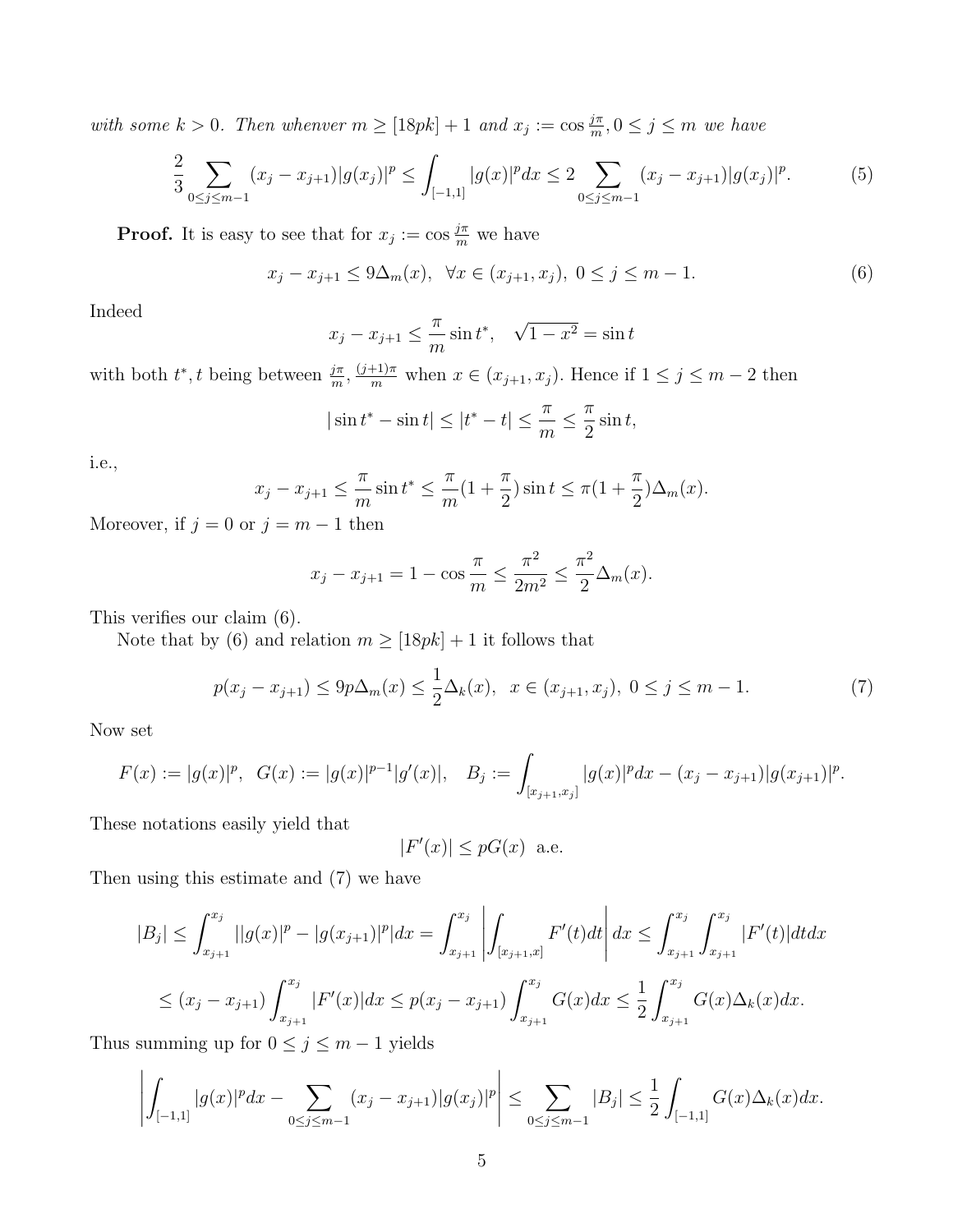Now applying Hölder inequality together with  $(4)$  we get

$$
\int_{[-1,1]} G(x)\Delta_k(x)dx = \int_{[-1,1]} |g(x)|^{p-1}\Delta_k(x)|g'(x)|
$$
  

$$
\leq \left(\int_{[-1,1]} (\Delta_k(x)|g'(x)|)^p\right)^{\frac{1}{p}} \left(\int_{[-1,1]} |g(x)|^p\right)^{\frac{p-1}{p}} \leq \int_{[-1,1]} |g(x)|^p.
$$

Combining the last two estimates yields

$$
\left| \int_{[-1,1]} |g(x)|^p dx - \sum_{0 \le j \le m} (x_j - x_{j+1}) |g(x_j)|^p \right| \le \frac{1}{2} \int_{[-1,1]} |g(x)|^p dx.
$$

This evidently implies relations (5).

Proof of Theorem 1. Clearly

$$
||q||_{L^{p}(D^{2})}^{p} = \int_{D^{2}} |q|^{p}w = \int_{[-a,a]} \int_{[0,1]} |q(r\cos t, r\sin t)|^{p} w(r)r dr dt, \quad q \in P_{n}^{2}.
$$

Then setting

$$
g(t) := \int_{[0,1]} |q(r \cos t, r \sin t)|^p w(r) r dr, \ \ \Delta_n^a(t) := \frac{a}{n} + \sqrt{a^2 - t^2}
$$

we easily obtain using Fubini theorem

$$
\int_{[-a,a]} \Delta_n^a(t)|g'(t)|dt \leq p \int_{[-a,a]} \int_{[0,1]} \Delta_n^a(t)|q|^{p-1} \Big| \frac{\partial q}{\partial t} |w(r)r dr dt =
$$
\n
$$
= p \int_{[0,1]} rw(r) \int_{[-a,a]} \Delta_n^a(t)|q|^{p-1} \Big| \frac{\partial q}{\partial t} |dtdr. \tag{8}
$$

Moreover, applying the Hölder inequality to the last integral above yields

$$
\int_{[-a,a]} |q|^{p-1} |\Delta_n^a(t) \frac{\partial q}{\partial t}| dt \le \left( \int_{[-a,a]} (\Delta_n^a(t) |\frac{\partial q}{\partial t}|)^p \right)^{\frac{1}{p}} \left( \int_{[-a,a]} |q|^p \right)^{\frac{p-1}{p}}.
$$
\n(9)

Now we will need a Videnskii type inequality in  $L^p$  norm recently verified by Lubinsky [10] (see also [6] for its weighted version). It was shown in [10] that for any trigonometric polynomial  $Q(t)$ of degree at most *n* and  $a < \frac{1}{2}$  we have

$$
\int_{[-a,a]} (\Delta_n^a(t)|Q'|)^p \le c_p n^p \int_{[-a,a]} |Q|^p.
$$

Clearly the above inequality is applicable for  $Q(t) := q(r \cos t, r \sin t)$  with any fixed r hence we obtain from (9)

$$
\int_{[-a,a]} |q|^{p-1} |\Delta_n^a(t) \frac{\partial q}{\partial t}| dt \le \left( c_p n^p \int_{[-a,a]} |q|^p \right)^{\frac{1}{p}} \left( \int_{[-a,a]} |q|^p \right)^{\frac{p-1}{p}} = cn \int_{[-a,a]} |q|^p dt. \tag{10}
$$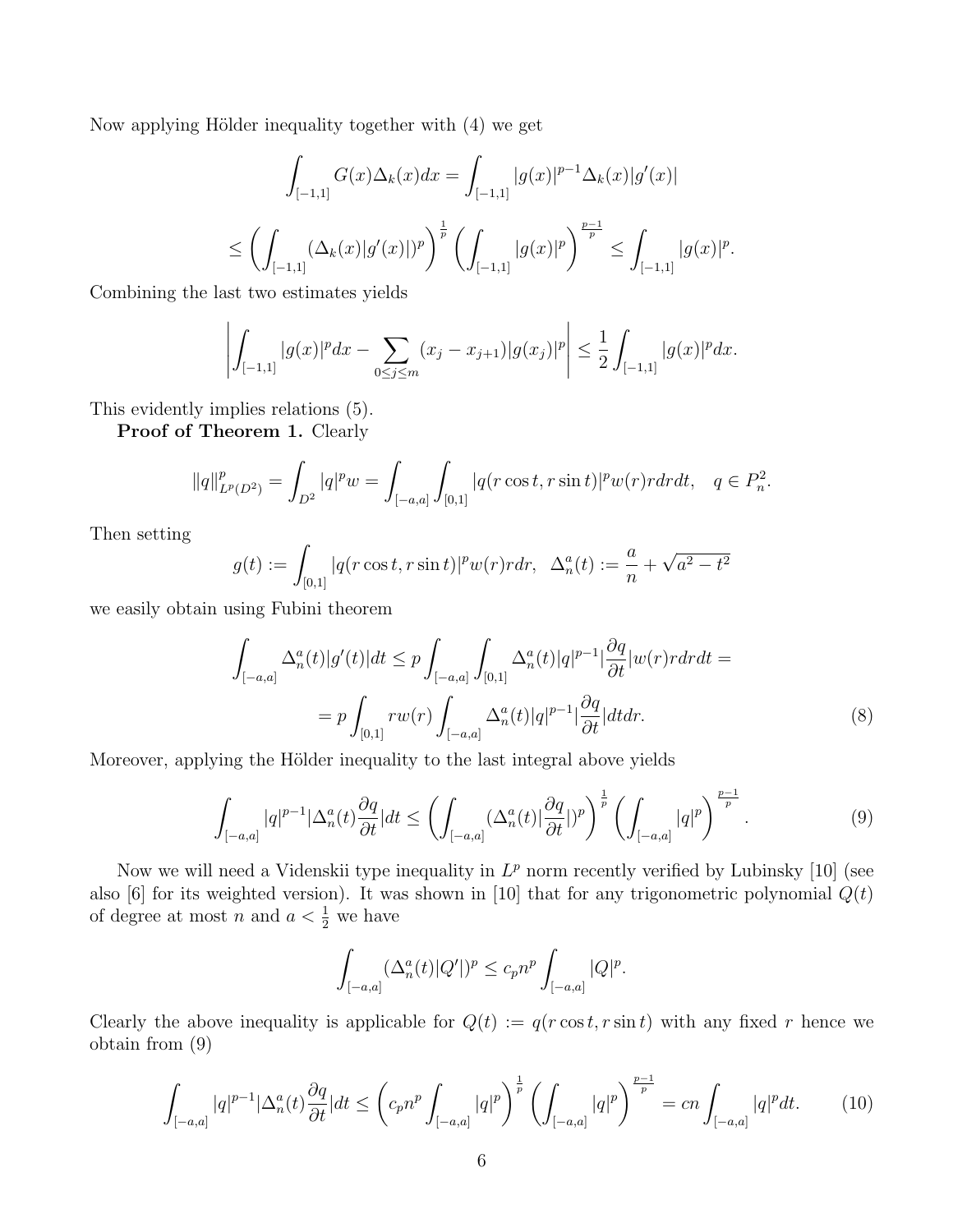Combining estimates (8) and (10) and using again Fubuni theorem we arrive at

$$
\int_{[-a,a]} \Delta_n^a(t)|g'(t)|dt \le c p n \int_{[0,1]} \int_{[-a,a]} r w(r)|q|^p dt dr = c_0 n \int_{[-a,a]} g(t) dt,
$$

where  $c_0 > 1$  depends only on p. This last inequality means that conditions of Lemma 1 hold for  $G(x) := g(ax) = g(t)$  with  $p = 1, k := mn$ , for any integer  $m > c_0$ . Thus we obtain by this lemma that with  $t_j := \frac{j\pi}{mr}$  $\frac{j\pi}{mn}, y_j := a\cos t_j, 0 \le j \le mn$ 

$$
\frac{2}{3} \sum_{0 \le j \le mn - 1} (y_j - y_{j+1}) g(y_j) \le \int_{[-a,a]} g(t) dt \le 2 \sum_{0 \le j \le mn - 1} (y_j - y_{j+1}) g(y_j). \tag{11}
$$

Now note that

$$
g(y_j) := \int_{[0,1]} |q(r\cos y_j, r\sin y_j)|^p w(r) r dr = \int_{[0,1]} |q_j(r)|^p w(r) r dr, \ 0 \le j \le mn \tag{12}
$$

with  $q_j(r) := q(r \cos y_j, r \sin y_j) \in P_n^1$  being a univariate algebraic polynomial of variable r. Moreover, since  $w(r)$  is a doubling weight by [12], Lemma 4.5  $w(r)r$  a doubling weight, as well. Therefore we can use the Marcinkiewicz-Zygmund type result (3) for univariate algebraic polynomials  $q_i(r)$ (with a standard linear transformation of [0, 1] to  $[-1, 1]$ ) yielding that

$$
\int_{[0,1]} |q_j(r)|^p w(r) r dr \sim \sum_{k=0}^{mn} \alpha_k |q_j(\rho_k)|^p,
$$

where  $\rho_k := \frac{1}{2}(1 + \cos t_k), 0 \leq k \leq mn$  and m is a properly chosen sufficiently large integer independent of n. Moreover,

$$
\alpha_k := \int_{t_{k-1}}^{t_{k+1}} w(\cos^2(t/2)) \cos^2(t/2) |\sin t| dt, \quad 0 \le k \le mn.
$$

(Here we can assume without the loss of generality that this integer  $m$  is the same as in (11).)

Applying this result to  $g(y_j)$ ,  $0 \le j \le m$  given by (12) yields that

$$
g(y_j) \sim \sum_{k=0}^{mn} \alpha_k |q(\rho_k \cos y_j, \rho_k \sin y_j)|^p.
$$

Finally, this last relation together with (11) implies

$$
\int_{D^2} |q|^p w = \int_{[-a,a]} g(t) dt \sim \sum_{0 \le j \le mn-1} (y_j - y_{j+1}) g(y_j) \sim \sum_{0 \le j,k \le mn} (y_j - y_{j+1}) \alpha_k |q(\rho_k \cos y_j, \rho_k \sin y_j)|^p.
$$

This provides the needed discrete points set  $(\rho_k \cos y_j, \rho_k \sin y_j)$  of cardinality  $(mn + 1)^2 \sim n^2$ .  $\Box$ 

Evidently, Theorem 1 can be used for deriving Marcinkiewicz-Zygmund type inequalities on any circular sector by splitting it to a union of smaller sectors satisfying restriction  $a < \frac{1}{2}$  used in this theorem. Nevertheless we shall present now a more direct way leading to Marcinkiewicz-Zygmund type inequalities on the disc  $B^2$ . The method used in the Theorem 2 below is substantially more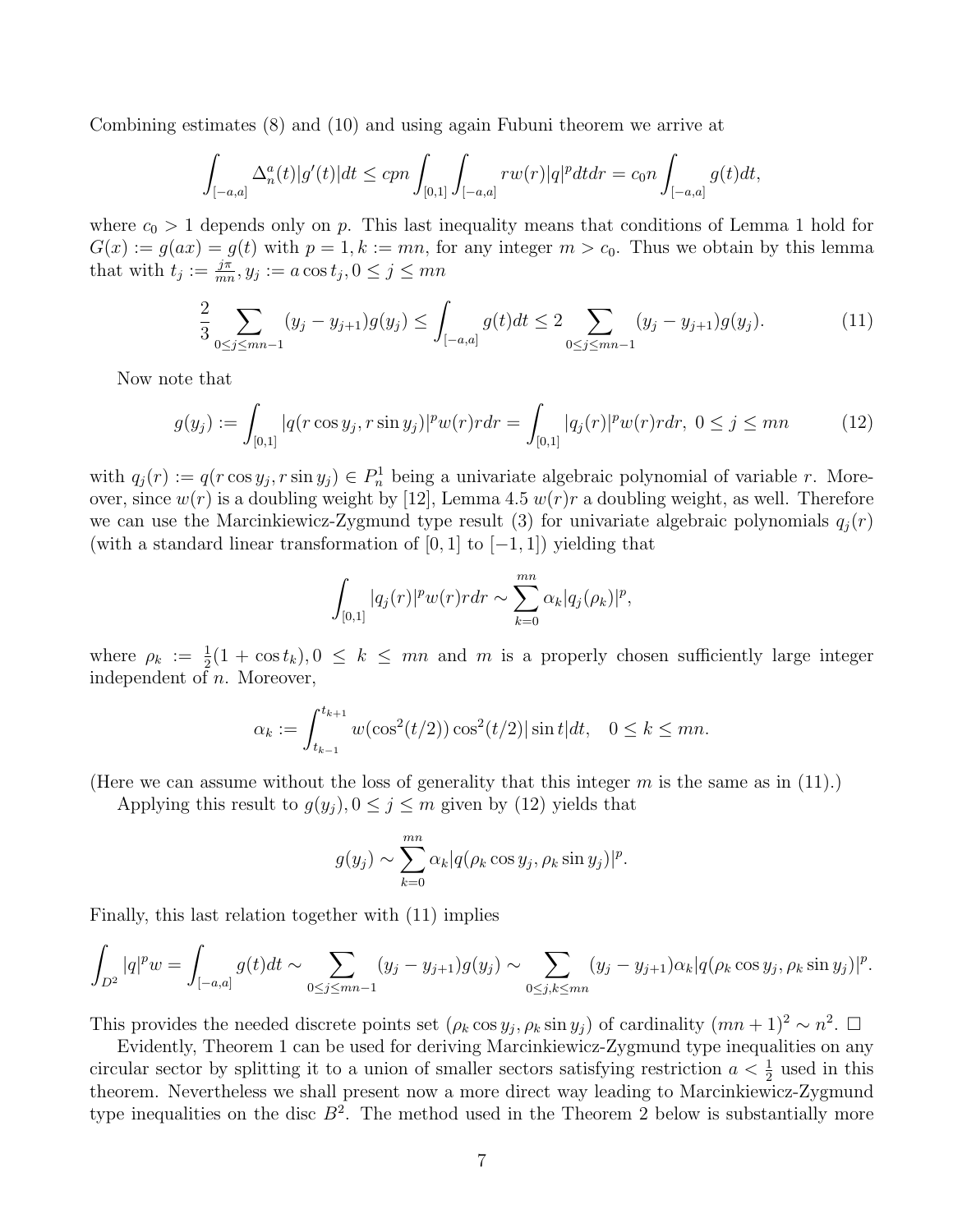explicit than the concept of maximally separated meshes. Our approach will be based on weighted Bernstein- Markov and Schur type inequalities. We will also need certain Jacobi type weights of the form

$$
\phi(t) := h(t) \prod_{s=1}^{l} \sin \frac{|t - t_s|}{2}, \ \ t \in [0, 2\pi]
$$
\n(13)

where  $h(t)$  is a positive  $2\pi$  periodic function with bounded derivative.

**Theorem 2.** Let  $w(x, y) := w(|r|) \phi(t)$ ,  $x = r \cos t$ ,  $y = r \sin t$ ,  $r \in [-1, 1]$ ,  $t \in [0, \pi]$ , where w is a univariate doubling weight on [0, 1] and  $\phi(t)$  is a Jacobi type weight (13). Then with any sufficiently large integer  $m \in \mathbb{N}$  depending only on the weights and p it follows for every  $q \in P_n^2$ 

$$
\int_{B^2} |q(x,y)|^p w(x,y) dx dy \sim \frac{1}{n} \sum_{0 \le j,k \le mn} a_{j,k} |q(r_k \cos t_j, r_k \sin t_j)|^p,
$$

where  $t_j := \frac{j\pi}{mr}$  $\frac{j\pi}{mn}$ ,  $r_j := \cos t_j$ ,  $0 \le j \le mn$  and

$$
a_{j,k} := \phi(t_j) \int_{r_{k-1}}^{r_{k+1}} w(|u|) |u| du, \ \ 0 \le k, j \le mn.
$$

The proof of the above theorem needs an auxiliary statement which is somewhat similar to Lemma 1.

**Lemma 2.** Let  $g(x), x \in [0, a]$  be any function satisfying relation

$$
\int_{[0,a]} |g'(x)|^p dx \le M^p \int_{[0,a]} |g(x)|^p dx \tag{14}
$$

with some  $M > 0$ . Then choosing m to be an arbitrary integer greater than  $2aMp$  and  $t_j := \frac{aj}{m}$  $\frac{a_j}{m}, 0 \leq$  $j \leq m$  we have

$$
\frac{2}{3} \sum_{0 \le j \le m-1} (t_j - t_{j+1}) |g(t_j)|^p \le \int_{[0,a]} |g(x)|^p dx \le 2 \sum_{0 \le j \le m-1} (t_j - t_{j+1}) |g(t_j)|^p. \tag{15}
$$

**Proof.** Setting  $G(x) := |g(x)|^{p-1}|g'(x)|$  one can show analogously to the corresponding estimate in the proof of Lemma 1 that by (14)

$$
\left| \int_{[0,a]} |g(x)|^p dx - \sum_{0 \le j \le m-1} (t_j - t_{j+1}) |g(t_j)|^p \right| \le \frac{ap}{m} \int_{[0,a]} G(x) dx
$$
  

$$
\le \frac{1}{2M} \left( \int_{[0,a]} |g'(x)|^p \right)^{\frac{1}{p}} \left( \int_{[0,a]} |g(x)|^p \right)^{\frac{p-1}{p}} \le \frac{1}{2} \int_{[0,a]} |g(x)|^p.
$$

This evidently yields relations (15).

**Proof of Theorem 2.** We will use polar coordinates in  $x = r \cos t, y = r \sin t, r \in [-1, 1], t \in$  $[0, \pi]$ . Then

$$
||q||_{L^{p}(B^{2})}^{p} = \int_{B^{2}} |q|^{p} w dx dy = \int_{[0,\pi]} \phi(t) \int_{[-1,1]} |q(r\cos t, r\sin t)|^{p} w(|r|) |r| dr dt, \quad q \in P_{n}^{2}.
$$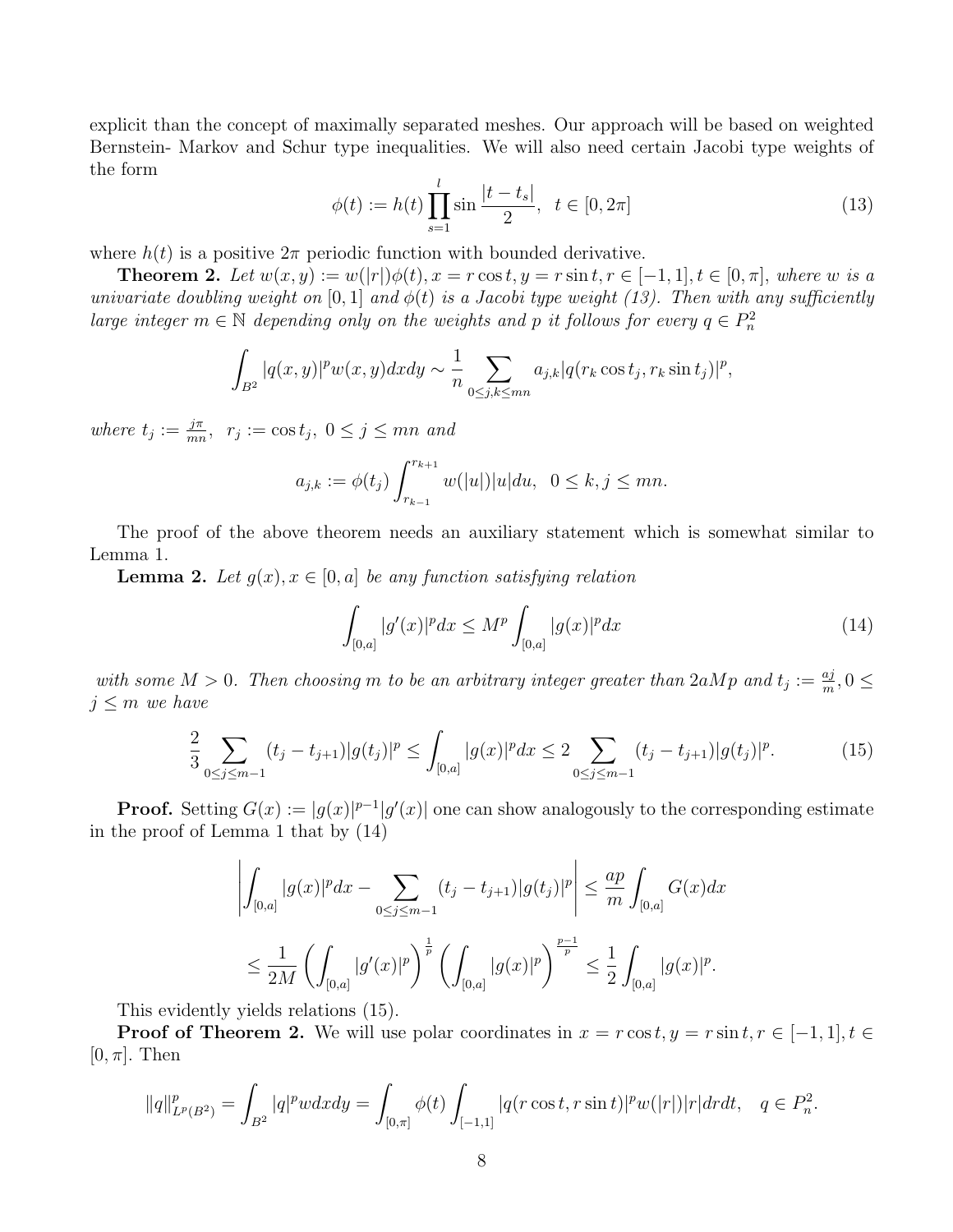Setting

$$
g(t) := \int_{[-1,1]} |q(r\cos t, r\sin t)|^p w(|r|) |r| dr
$$

we obtain similarly to (8) in the proof of Theorem 1

$$
\int_{[0,\pi]} |g'(t)| \phi(t) dt \leq p \int_{[-1,1]} w(|r|) |r| \int_{[0,\pi]} |q|^{p-1} \left| \frac{\partial q}{\partial t} \right| \phi(t) dt dr. \tag{16}
$$

By the Hölder inequality for any  $r \in [-1, 1]$  and  $q = q(r \cos t, r \sin t)$ 

$$
\int_{[0,\pi]}|q|^{p-1}|\frac{\partial q}{\partial t}|\phi(t)dt\leq \left(\int_{[0,\pi]}|\frac{\partial q}{\partial t}|^p\phi(t)dt\right)^{\frac{1}{p}}\left(\int_{[0,\pi]}|q|^p\phi(t)dt\right)^{\frac{p-1}{p}}.
$$

Since the last estimate holds for  $\forall r \in [-1, 1]$  and evidently

$$
q(-r\cos t, -r\sin t) = q(r\cos(t+\pi), r\sin(t+\pi))
$$

it easily follows that the above relation holds on  $[-\pi, \pi]$ , as well. Thus

$$
\int_{[-\pi,\pi]}|q|^{p-1}|\frac{\partial q}{\partial t}|\phi(t)dt\leq \left(\int_{[-\pi,\pi]}|\frac{\partial q}{\partial t}|^p\phi(t)dt\right)^{\frac{1}{p}}\left(\int_{[-\pi,\pi]}|q|^p\phi(t)dt\right)^{\frac{p-1}{p}},\ \ \forall r\in[-1,1].
$$

Using that for every  $r \in [-1, 1]$   $q = q(r \cos t, r \sin t)$  is a univariate trigonometric polynomial of degree at most n we have by the  $L^p$  Bernstein inequality for doubling weights given in [12], p.45

$$
\left(\int_{[-\pi,\pi]}|\frac{\partial q}{\partial t}|^p\phi(t)dt\right)^{\frac{1}{p}} \le cn\left(\int_{[-\pi,\pi]}|q|^p\phi(t)dt\right)^{\frac{1}{p}}, \ \forall r \in [-1,1].
$$

Combining the last two estimates yields

$$
\int_{[-\pi,\pi]} |q|^{p-1} |\frac{\partial q}{\partial t}| \phi(t) dt \leq cn \int_{[-\pi,\pi]} |q|^p \phi(t) dt, \ \forall r \in [-1,1].
$$

Using this estimate together with (16) we obtain

$$
\int_{[0,\pi]} |g'(t)|\phi(t)dt \leq p \int_{[0,1]} w(|r|)|r| \int_{[-\pi,\pi]} |q|^{p-1} \frac{\partial q}{\partial t} |\phi(t)dt dr
$$
\n
$$
\leq c p n \int_{[0,1]} w(|r|)|r| \int_{[-\pi,\pi]} |q|^p \phi(t)dt dr = c p n \int_{[0,\pi]} |g(t)|\phi(t)dt. \tag{17}
$$

Furthermore, we can also estimate the next integral using a Schur type inequality for trigonometric polynomials with the Jacobi type weight  $\phi$  (see [12], p.49)

$$
\int_{[0,\pi]} g(t)|\phi'(t)|dt \le c \int_{[0,\pi]} g(t)dt \le 2c \int_{[-1,1]} w(|r|)|r| \int_{[-\pi,\pi]} |q|^p dt dr
$$
  

$$
\le cn \int_{[-1,1]} w(|r|)|r| \int_{[-\pi,\pi]} |q|^p \phi(t) dt dr = cn \int_{[0,\pi]} |g(t)| \phi(t) dt.
$$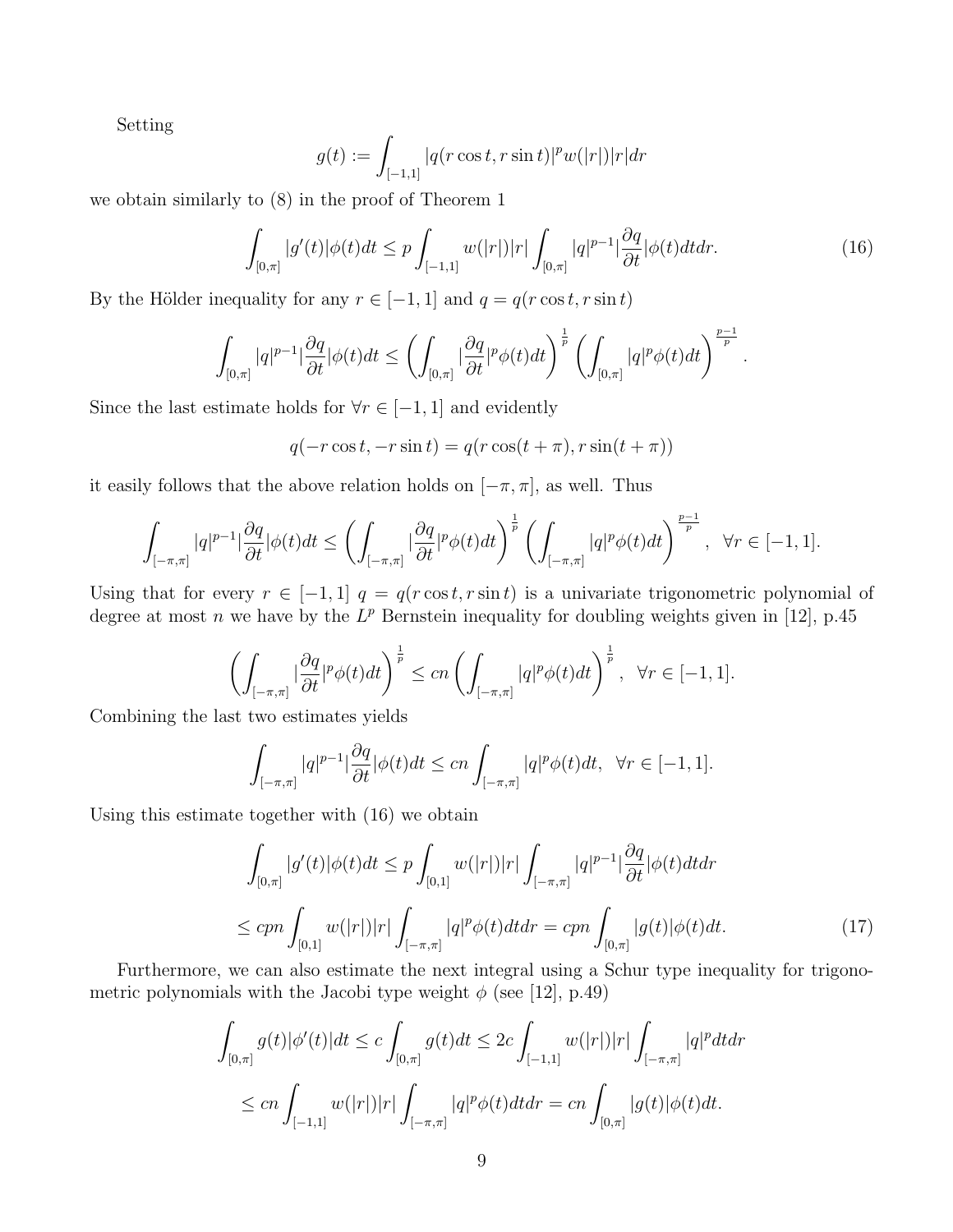Clearly this last estimate together with (17) yields

$$
\int_{[0,\pi]}|(g(t)\phi(t))'|dt\leq cn\int_{[0,\pi]}g(t)\phi(t)dt.
$$

Thus conditions of Lemma 2 are satisfied for the function  $g(t)\phi(t)$  with  $p=1, a=\pi$  and  $M=cn$ . Hence relations (15) hold for any integer  $m > 2c\pi$  and  $t_j := \frac{j\pi}{mr}$  $\frac{j\pi}{mn}, 0 \le j \le mn$ , i.e., setting

$$
A_j := g(t_j) = \int_{[-1,1]} |q(r \cos t_j, r \sin t_j)|^p w(|r|) |r| dr
$$

we have

$$
\frac{c_2}{n} \sum_{0 \le j \le mn} A_j \phi(t_j) \le \int_{[0,\pi]} g(t) \phi(t) dt = \int_{B^2} |q|^p w dx dy \le \frac{c_1}{n} \sum_{0 \le j \le mn} A_j \phi(t_j). \tag{18}
$$

Since  $q_j(r) := q(r \cos t_j, r \sin t_j) \in P_n^1$  is a univariate algebraic polynomial of the variable  $r \in [-1, 1]$ , and  $w(|r|)|r|$  a doubling weight on [−1, 1] we can use the Marcinkiewicz-Zygmund type result (3) for univariate algebraic polynomials yielding with any sufficiently large integer  $m$ 

$$
A_j = \int_{[-1,1]} |q_j(r)|^p w(|r|) |r| dr \sim \sum_{k=0}^{mn} a_k |q(r_k \cos t_j, r_k \sin t_j)|^p,
$$

where

$$
a_k := \int_{r_{k-1}}^{r_{k+1}} w(|u|) |u| du, \ \ r_k := \cos \frac{k\pi}{mn}, \ \ 0 \le k \le mn.
$$

(We have assumed here without the loss of generality that  $(18)$  holds with the same integer m.) Finally, this and (18) yields

$$
\int_{B^2} |q|^p w dx dy \sim \frac{1}{n} \sum_{0 \le j,k \le mn} a_k \phi(t_j) |q(r_k \cos t_j, r_k \sin t_j)|^p. \square
$$

#### 3. Symmetry and rotation in Marcinkiewicz-Zygmund type results

The family of sets possessing Marcinkiewicz-Zygmund type inequalities can be substantially widened using symmetry and rotation. We will formulate now some general principles which are based on symmetry and rotation and then proceed by combining them with the results from the previous section leading to new applications and examples.

We start by exhibiting how the symmetry of the domain can be utilized in Marcinkiewicz-Zygmund type inequalities. Let  $L : \mathbb{R}^d \to \mathbb{R}^d$  be a regular linear transformation satisfying  $L^2 = I$ , i.e., L is an involutary matrix. Consider domain  $K \subset \mathbb{R}^d$  which is invariant with respect to the transformation L, that is  $L(K) = K$ . Our next proposition asserts that if K possesses sets  $Y_N = \{y_1, ..., y_N\} \subset K$  with the Marcinkiewicz-Zygmund property (2) then without the loss of generality it can be assumed that  $Y_N$  is invariant with respect to the transformation L, as well.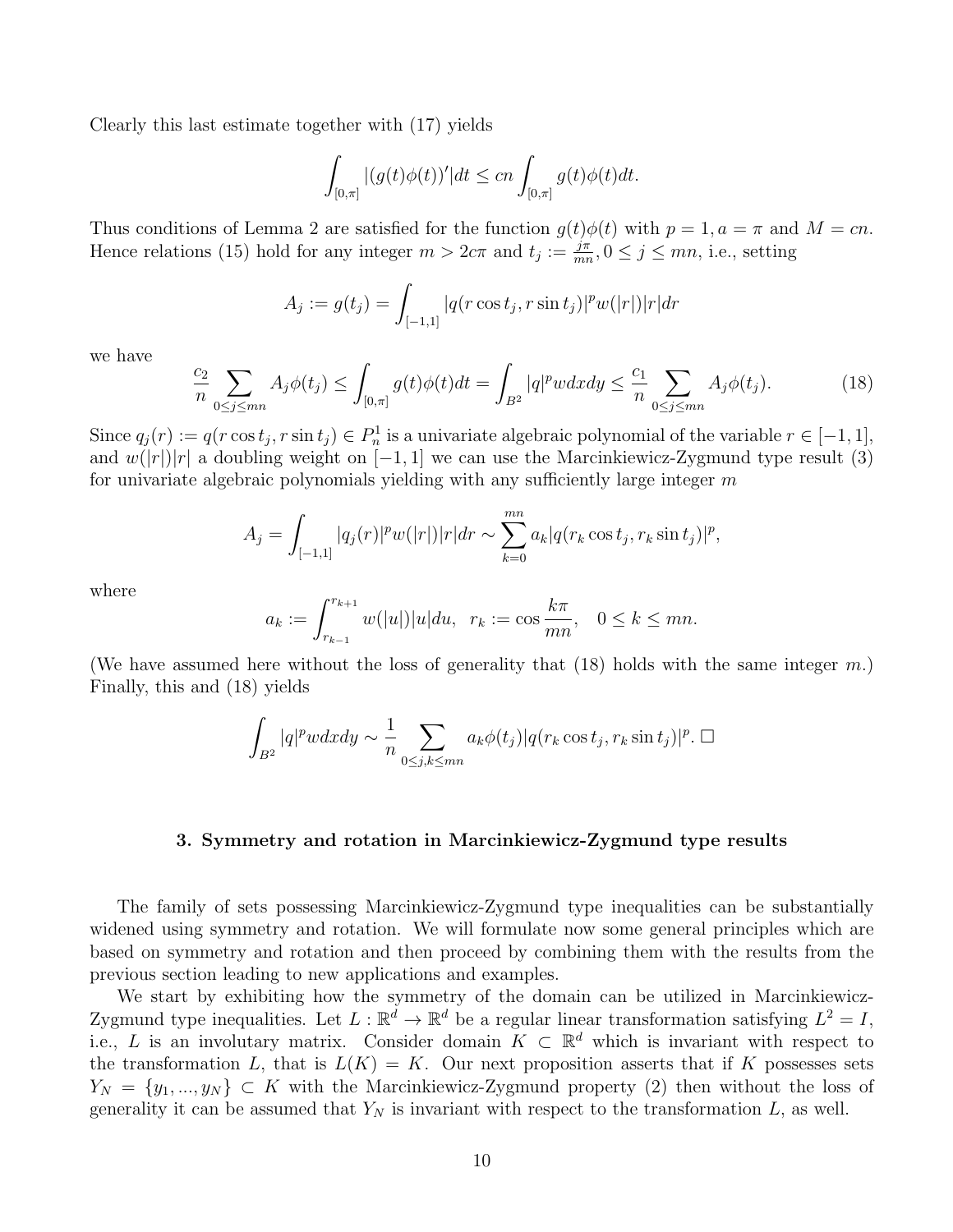**Proposition 1.** Let  $K \subset \mathbb{R}^d$  and positive weight w be invariant with respect to the transformation  $L, L(K) = K, w(x) = w(Lx), x \in K$ , where  $L : \mathbb{R}^d \to \mathbb{R}^d, L^2 = I$ . Assume in addition that K possesses a set  $Y_N = \{y_1, ..., y_N\} \subset K$  with the Marcinkiewicz-Zygmund property (2) for the weight w. Then  $Z_N := Y_N \cup L(Y_N)$  is also an MZ set which is invariant with respect to L.

**Proof.** Since both K and w are invariant with respect to L we clearly have that

$$
\int_{K} |g(x)|^p w(x) dx = |L| \int_{K} |g(Lx)|^p w(x) dx, \quad g \in P_n^d,
$$

where  $|L|$  stands for the determinant of  $L$ .

Now using (2) for polynomials  $g(x)$  and  $g(Lx)$  yields

$$
2\int_K |g(x)|^p w(x) dx = \int_K |g(x)|^p w(x) dx + |L| \int_K |g(Lx)|^p w(x) dx \sim \sum_{1 \le j \le N} a_j (|g(y_j)|^p + |g(Ly_j)|^p).
$$

Evidently this means that  $Z_N := Y_N \cup L(Y_N)$  is an MZ set, too. Since  $L^2 = I$  we clearly have that  $L(Z_N) = Z_N$ .

**Remark 1.** It should be noted that the above proposition yields explicit L-invariant MZ sets  $Y_N \cup L(Y_N)$  with the same coefficients  $a_i$  assigned to the corresponding points.

The above proposition can be used to derive new Marcinkiewicz-Zygmund type results. For instance, it will be shown below how we can obtain MZ sets on the standard simplex from MZ sets on the ball.

But first let us give another general method of deriving new MZ sets which is based on rotation. Consider a set  $D \subset \mathbb{R}^{d-1}$  which is symmetric with respect to one of the coordinates, say  $(x_1, ..., x_{d-1}) \in D \Leftrightarrow (x_1, ..., x_{d-2}, -x_{d-1}) \in D$ . Then the rotation of the set D around this axis of symmetry yields the domain

$$
K_D := \{ (x_1, ..., x_d) \in \mathbb{R}^d : (x_1, ..., x_{d-2}, (x_{d-1}^2 + x_d^2)^{\frac{1}{2}}) \in D \} \subset \mathbb{R}^d.
$$
 (19)

**Proposition 2.** Let  $D \subset \mathbb{R}^{d-1}$  be symmetric with respect to its last coordinate and consider the body of revolution  $K_D \subset \mathbb{R}^d$  given by (19). If D possesses an MZ set with respect to the weight  $w(x_1, ..., x_{d-1})$  even in  $x_{d-1}$  then it follows that K<sub>D</sub> possesses an MZ set with respect to the weight

$$
w^*(x) := (x_{d-1}^2 + x_d^2)^{-\frac{1}{2}} w(x_1, ..., x_{d-2}, (x_{d-1}^2 + x_d^2)^{\frac{1}{2}}), x \in \mathbb{R}^d.
$$
 (20)

**Proof.** Consider the cylindrical substitution  $x = T(z, t)$ ,  $z := (z_1, ..., z_{d-1}) \in D, t \in [0, \pi]$  defined by  $x_j = z_j, 1 \le j \le d-2, x_{d-1} = z_{d-1} \cos t, x_d = z_{d-1} \sin t$ . Clearly,  $T : D \times [0, \pi] \to K_D$  is a one-to-one correspondence. Setting  $F(z, t) := f(T(z, t))$  we have

$$
\int_{K_D}|f(x)|^p w^*(x)dx = \int_{[0,\pi]}\int_D|F(z,t)|^p w(z)dzdt,\ \ x:=(z_1,...,z_{d-2},z_{d-1}\cos t,z_{d-1}\sin t).
$$

Moreover, using the symmetry of D and w and substituting  $z_{d-1}$  by  $-z_{d-1}$  also yields

$$
\int_{[0,\pi]}\int_D|F(z,t)|^pw(z)dzdt=\int_{[\pi,2\pi]}\int_D|F(z,t)|^pw(z)dzdt,
$$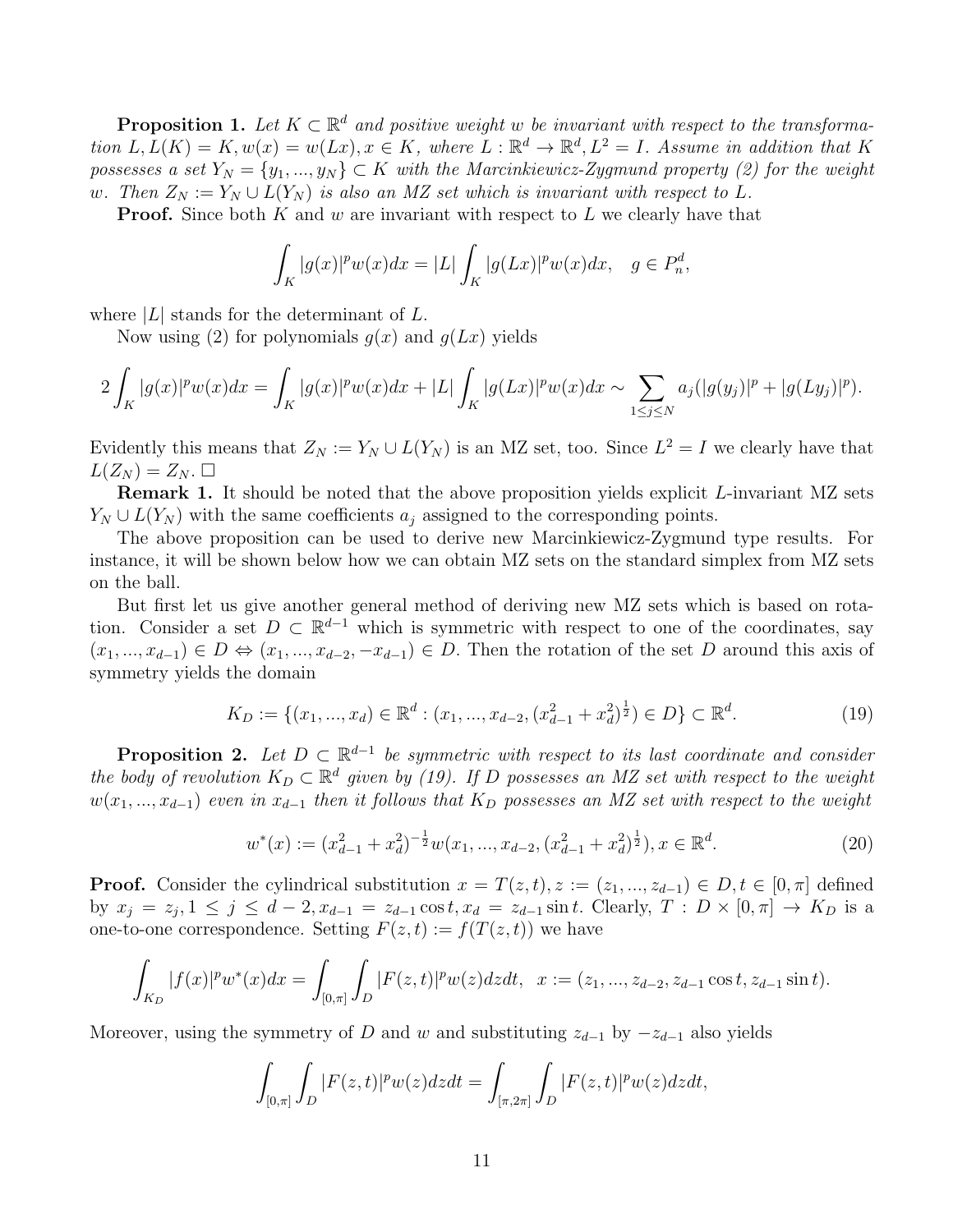i.e.,

$$
\int_{K_D} |f(x)|^p w^*(x) dx = \frac{1}{2} \int_{[0,2\pi]} \int_D |F(z,t)|^p w(z) dz dt.
$$

Note that whenever  $f \in P_n^d$  then for any fixed  $t \in [0, 2\pi]$  we have  $F(z, t) \in P_n^{d-1}$ . Moreover by the assumption D possesses an MZ set with respect to the weight  $w(z)$  hence there exists  $Y_N = \{y_1, ..., y_N\} \subset D, \ N \sim n^{d-1}, \text{ and } a_j > 0, \sum_{1 \leq j \leq N} a_j = 1 \text{ so that }$ 

$$
\int_D |F(z,t)|^p w(z) dz \sim \sum_{1 \le j \le N} a_j |F(y_j,t)|^p, \quad \forall t \in [0,2\pi].
$$

Using this together with the previous relation yields

$$
\int_{K_D} |f(x)|^p w^*(x) dx \sim \sum_{1 \le j \le N} a_j \int_{[0,2\pi]} |F(y_j, t)|^p dt.
$$

Now note that for any fixed z the function  $F(z, t)$  is a univariate trigonometric polynomial of degree  $n$  for which the classical Marcinkiewicz-Zygmund type inequality implies

$$
\int_{[0,2\pi]} |F(y_j,t)|^p dt \sim \frac{1}{n} \sum_{s=0}^{2n} |F(y_j,\gamma_s)|^p, \quad \gamma_s := \frac{2\pi s}{2n+1}.
$$

Finally, combining the last two estimates we arrive at

$$
\int_{K_D} |f(x)|^p w^*(x) dx \sim \sum_{1 \le j \le N} \sum_{s=0}^{2n} \frac{a_j}{n} |F(y_j, \gamma_s)|^p = \sum_{1 \le j \le N} \sum_{s=0}^{2n} \frac{a_j}{n} |f(y_{j,s})|^p,
$$

where  $y_{j,s} = T(y_j, \gamma_s) \in K_D. \Box$ 

Remark 2. Again it should be noted that Proposition 2 yields explicit MZ sets in case when  $Y_N = \{y_1, ..., y_N\} \subset D$ ,  $N \sim n^{d-1}$  is an MZ set for the set  $D \subset \mathbb{R}^{d-1}$  with corresponding coefficients  $a_j, 1 \le j \le N$ . As can be easily seen from the proof in this case  $T(y_j, \frac{2\pi s}{2n+1}), 1 \le j \le N, 0 \le s \le 2n$ is an MZ set of cardinality  $\sim n^d$  with corresponding coefficients being  $\frac{a_j}{n}$ .

### 4. Applications: ball, simplex, cone, spherical sector, torus

Propositions 1 and 2 provide convenient tools for obtaining new Marcinkiewicz-Zygmund type results from the known cases. In this last section we will combine these propositions with results from Section 2 in order to derive explicit MZ meshes on various domains. Let us show for instance how the explicit mesh given for the disc in Theorem 2 together with Proposition 2 yields a simple MZ mesh for the ball in  $\mathbb{R}^3$ . Throughout this section we denote

$$
t_j:=\frac{j\pi}{mn},\;\;r_j:=\cos t_j,\;\;\gamma_s:=\frac{2\pi s}{2n+1},\;\;0\leq j\leq mn,\;\;0\leq s\leq 2n.
$$

The integer n here will always correspond to the degree of the polynomials, while the integer  $m$  is a fixed integer depending on the domain and the weight considered.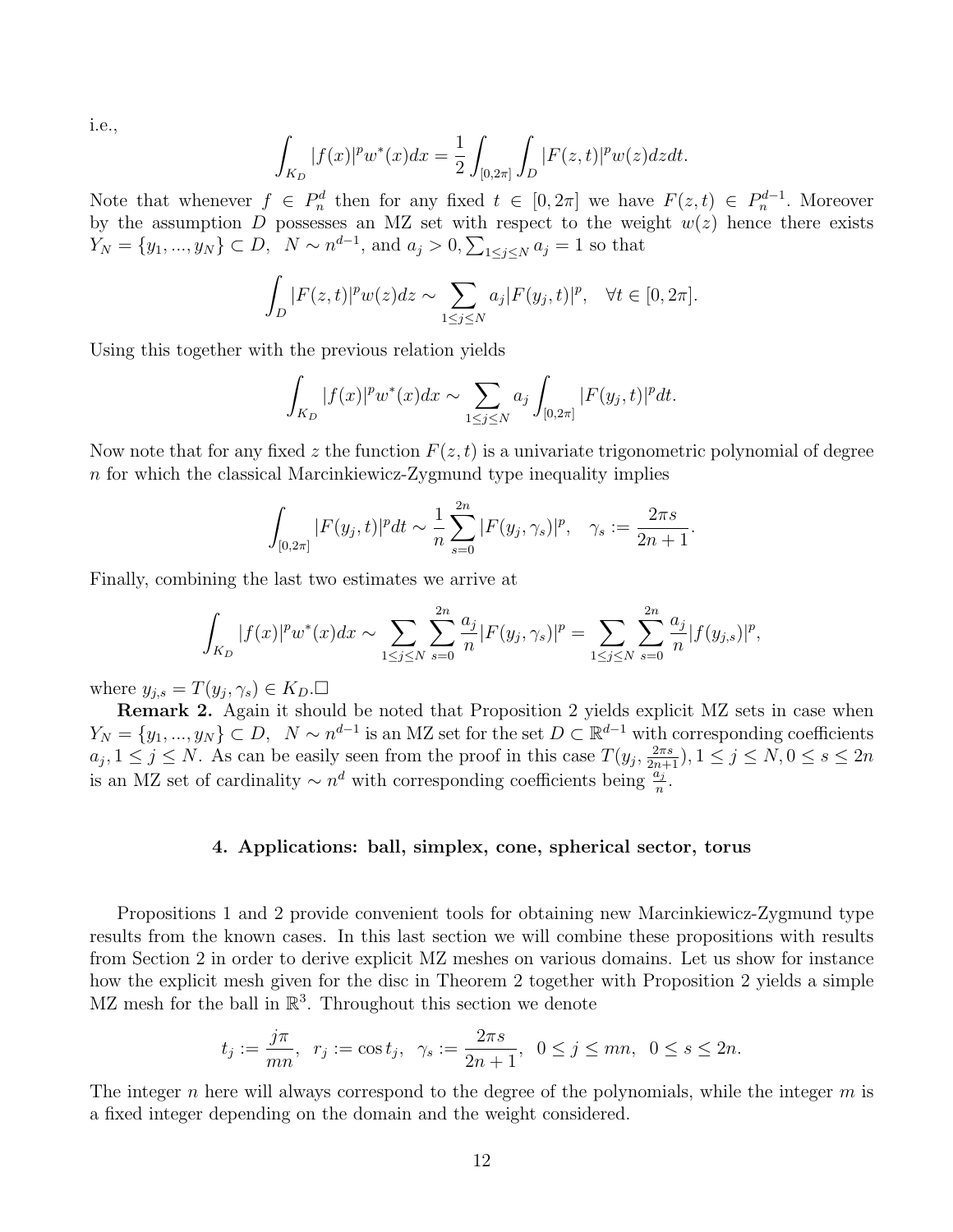*Example 1. (Ball)* Let  $K := B^3$ . For a given a univariate doubling weight  $w_0$  on [0, 1] consider the weights

$$
w^*(x, y, z) := (y^2 + z^2)^{-\frac{1}{2}} w(x, (y^2 + z^2)^{\frac{1}{2}}), \quad w(x, y) := |y| w_0((x^2 + y^2)^{\frac{1}{2}}).
$$

Then clearly  $w(r \cos t, r \sin t) = |rw_0(|r|) \sin t|$  is of the form required by Theorem 2 with  $\phi(t) =$  $|\sin t|$  and  $w(r) = rw_0(r)$ . (Note that here again we use the fact that  $tw_0(t)$  is doubling whenever  $w_0(t)$  is doubling.) Thus Theorem 2 is applicable on the disc  $B^2$  with the weight  $w(x, y) =$  $|y|w_0((y^2+z^2)^{\frac{1}{2}})$ . Therefore we can use Proposition 2 for  $K=B^3$  (which is the the body of revolution of  $B^2$ ) and the above weight  $w^*(x, y, z) = w_0(\sqrt{x^2 + y^2 + z^2})$ . Hence we get an MZ set on  $B^3$ by applying transformation  $T : B^2 \times [0, \pi] \to B^3$  specified in the proof of Proposition 2 to the MZ set of the disc presented by Theorem 2. This easily yields the following Marcinkiewicz-Zygmund type result for  $B^3$  with the doubling weight  $w_0(\sqrt{x^2+y^2+z^2})$ 

$$
\int_{B^3} |q(x,y,z)|^p w_0(\sqrt{x^2+y^2+z^2}) \sim \sum_{0 \le s \le 2n, 0 \le j,k \le mn} a_{j,k} |q(\eta_{k,j,s})|^p,
$$

where

$$
\eta_{k,j,s} := r_k(r_j, \sin t_j \cos \gamma_s, \sin t_j \sin \gamma_s), \ \ a_{j,k} := \frac{\sin t_j}{n} \int_{r_{k-1}}^{r_{k+1}} w_0(|u|) u^2 dt
$$

$$
0 \le j, k \le mn, \ \ 0 \le s \le 2n.
$$

Example 2. (Simplex) We will deduct now a Marcinkiewicz-Zygmund type inequality on the standard simplex using our previous results from Sections 2 and 3. Let us call a multivariate function even if it is even in each of its variables. Denote by  $B^d_+ := \{x = (x_1, ..., x_d) \in B^d : x_j \ge 0, 1 \le j \le d\}$ the "positive" part of the unit ball. By Proposition 1 any MZ set with an even weight on the ball  $B<sup>d</sup>$  can be symmetrized by reflecting it about each coordinate plane. Therefore we can choose an MZ set  $Y \subset B^d$ , Card $Y \sim n^d$  so that for every  $y = (y_1, ..., y_d) \in Y$  we have  $y = (\pm y_1, ..., \pm y_d) \in Y$ . Then it is easy to see that for *even* weight w and every *even* polynomial  $g \in P_n^d$  we have

$$
\int_{B_+^d} |g|^p w \sim \sum_{y_j \in Y \cap B_+^d} a_j |g(y_j)|^p. \tag{21}
$$

where Y is a symmetric MZ set on  $B^d$  for w.

Consider now the standard simplex

$$
\Delta := \{ x = (x_1, ..., x_d) : x_j \ge 0, \sum_{1 \le j \le d} x_j \le 1 \}.
$$

For  $x = (x_1, ..., x_d) \in \Delta$  set  $y =$  $\sqrt{x} := (\sqrt{x}_1, ..., \sqrt{x}_d) \in B_+^d, x := y^2 := (y_1^2, ..., y_d^2)$ . Setting  $J(y) := \prod_{1 \leq j \leq d} |y_j|$  we clearly have for any  $g \in P_n^d$ 

$$
\int_{\Delta^d} |g(x)|^p w(x) dx = 2^d \int_{B_+^d} |g(y^2)|^p w(y^2) J(y) dy, \quad x = y^2.
$$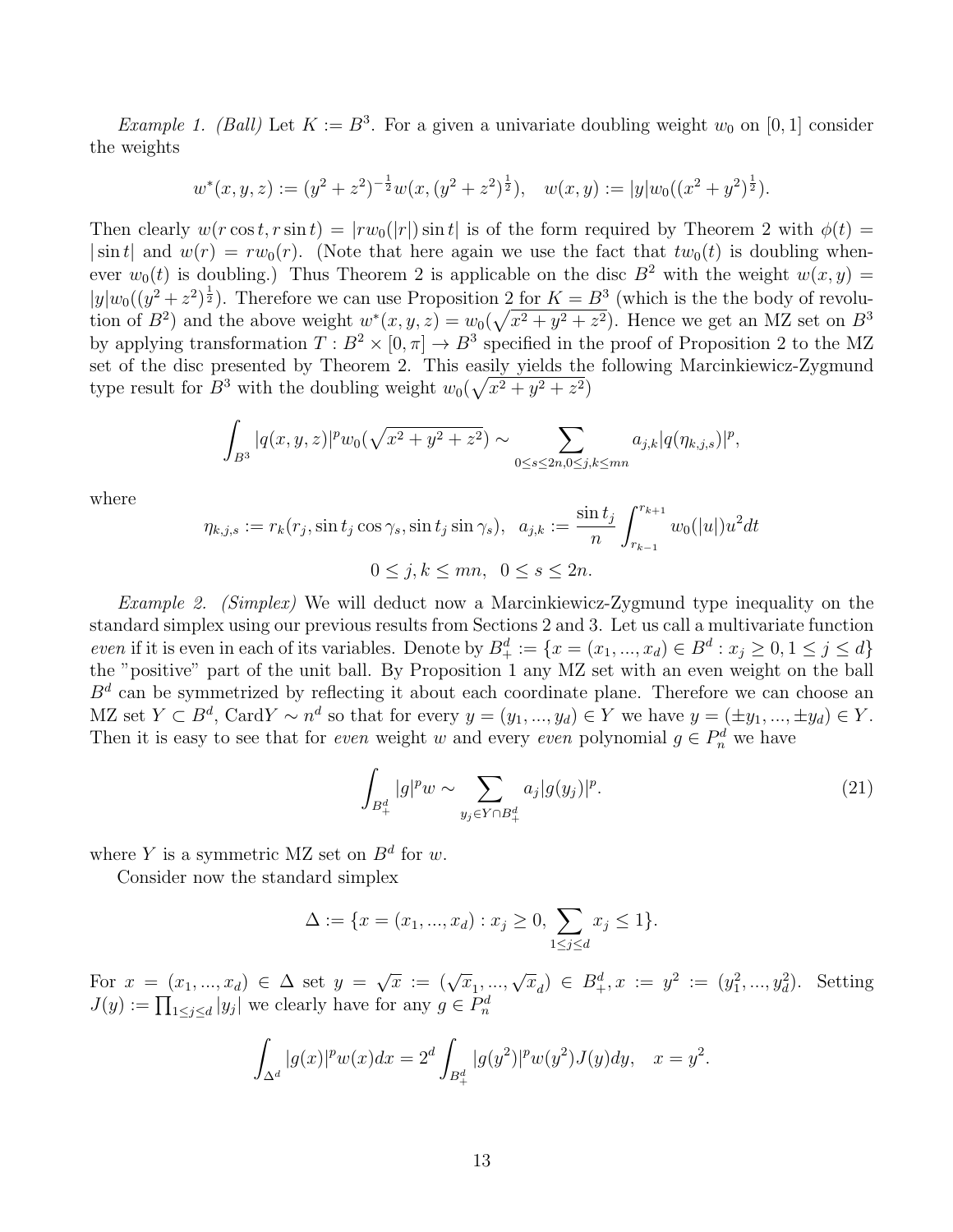Thus whenever  $Y \subset B^d$  is a symmetric MZ set for the unit ball with the even weight  $w(y^2)J(y)$ we can us (21) for the even polynomials  $g(y^2) \in P_{2n}^d$  yielding

$$
\int_{\Delta^d} |g(x)|^p w(x) dx = \int_{B_+^d} |g(y^2)|^p w(y^2) J(y) dy \sim \sum_{y_j \in Y \cap B_+^d} a_j |g(y_j^2)|^p = \sum_{z_j \in Z} a_j |g(z_j)|^p \tag{22}
$$

where  $Z := \{y_j^2 : y_j \in Y \cap B_+^d\}$ . This establishes a Marcinkiewicz-Zygmund type result on the standard simplex.

Let, for instance  $d = 2$ . Then by Theorem 2 the discrete set

$$
\{(r_kr_j, r_k\sqrt{1-r_j^2}), \quad 0 \le j, k \le mn\} \subset \mathbb{R}^2
$$

is a symmetric around each coordinate axis MZ set on the unit disc for the weight

$$
w(x, y) := w_0(|r|)|xy| = w_0(|r|)r^2|\sin t \cos t|, \ \ x = r \cos t, y = r \sin t,
$$

where  $w_0$  is a univariate doubling weight on [0, 1]. Therefore using Theorem 2 and relations (22) with this weight yields that for any univariate doubling weight  $w_0$  and any bivariate polynomial  $g \in P_n^2$  we have the following Marcinkiewicz-Zygmund type result on the triangle  $\Delta^2$ 

$$
\int_{\Delta^2} |g(x,y)|^p w_0(\sqrt{|x|+|y|}) dx dy \sim \sum_{0 \le j,k \le mn} a_{j,k} |g(z_{j,k})|^p,
$$
\n(23)

with

$$
z_{j,k} := r_k^2(r_j^2, 1 - r_j^2), \ \ a_{j,k} := |r_j| \sqrt{1 - r_j^2} \int_{r_{k-1}}^{r_{k+1}} w(|u|) |u|^3 du, \ \ 0 \le k, j \le mn. \tag{24}
$$

Similarly, we can consider the weight  $w_0(\sqrt{|x|+|y|})|x-y|$  on  $\Delta^2$  which after proper transformation leads to the MZ problem on the disc with the weight  $w_0(\sqrt{x^2+y^2})|xy(x^2-y^2)|$ . The corresponding Marcinkiewicz-Zygmund type result with this weight on the triangle  $\Delta^2$  appears in the form

$$
\int_{\Delta^2} |g(x,y)|^p w_0(\sqrt{|x|+|y|}) |x-y| dx dy \sim \sum_{0 \le j,k \le mn} b_{j,k} |g(z_{j,k})|^p \tag{25}
$$

with

$$
b_{j,k} := |2r_j^3 - r_j| \sqrt{1 - r_j^2} \int_{r_{k-1}}^{r_{k+1}} w(|u|) |u|^5 du, \ \ 0 \le k, j \le mn. \tag{26}
$$

We will use this last example providing MZ sets on the simplex with weights of the form  $w_0(\sqrt{|x|+|y|})|x-y|$  in order to derive MZ meshes on the cone, see Example 3 below.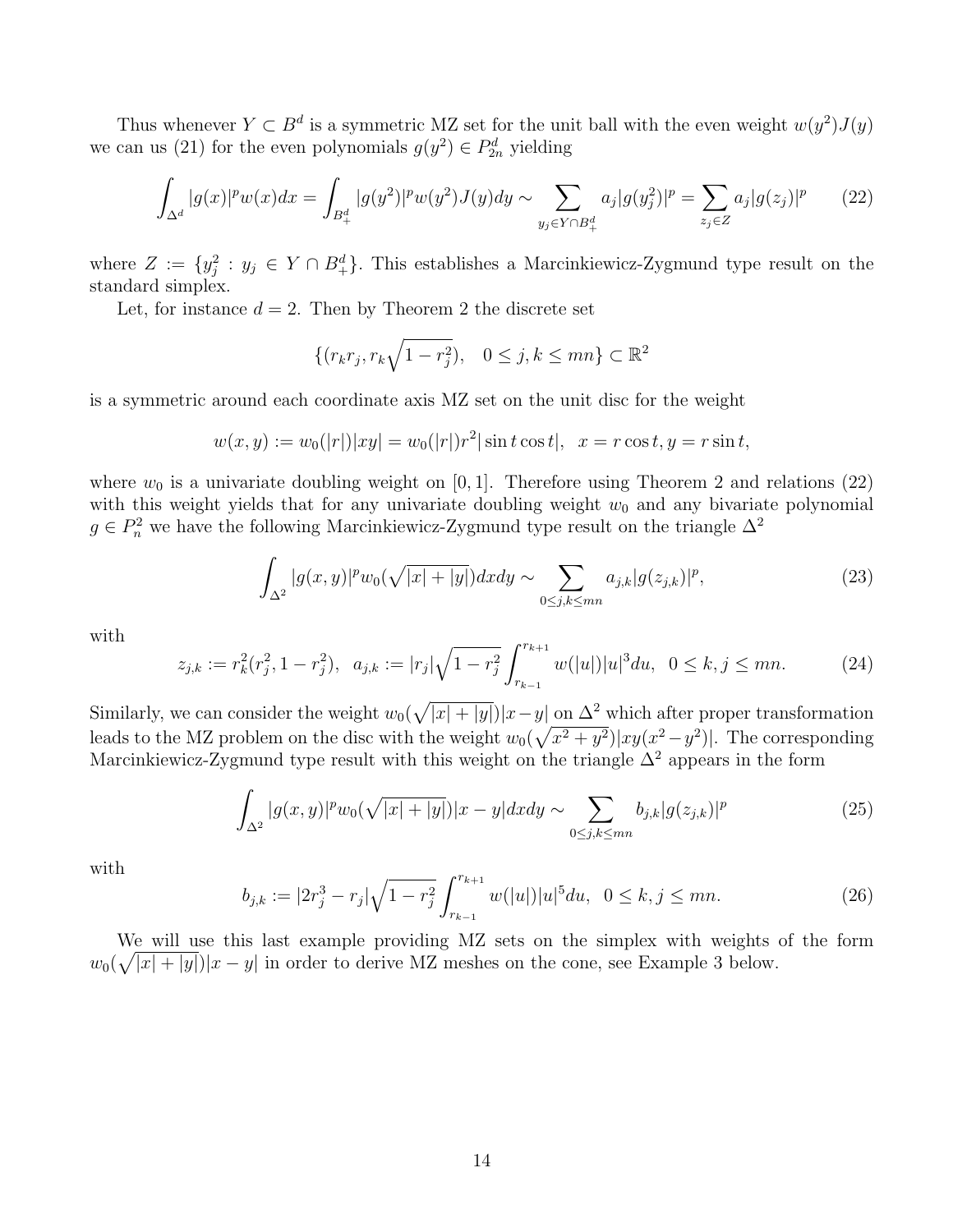

Figure 1: The simplex for  $d = 2, n = 8$  and  $m = 3$ .

Example 3. (Cone) We will derive now a Marcinkiewicz-Zygmund type result on the cone  $\{(x, y, z) : \sqrt{y^2 + z^2} \leq x \leq 1\} \subset \mathbb{R}^3$  by considering this cone as the rotation of the simplex  $\Delta' := \{(u, v) : |v| \le u \le \sqrt{2}/2\}$  around axis u. Consider the weight

$$
w_0(\sqrt{|u-v|+|u+v|})|v| = w_0(\sqrt{u})|v|, (u,v) \in \Delta'
$$

where as above  $w_0$  is a univariate doubling weight on  $[0, 2^{-1/4}]$ . The MZ problem on  $\Delta'$  with this weight after a standard linear transformation is equivalent to MZ problem on  $\Delta^2$  with the weight

$$
w_0(\sqrt{|x|+|y|})|x-y|, (x,y) \in \Delta^2.
$$

Hence using (25) and (26) we obtain setting  $\eta_{k,j} := r_k^2 - 2r_k^2 r_j^2 \in \Delta'$ 

$$
\int_{\Delta'} |g(u,v)|^p w_0(\sqrt{u}) |v| du dv \sim \sum_{0 \le j,k \le mn} b_{j,k} |g(r_k^2, \eta_{k,j})|^p \tag{27}
$$

with  $b_{j,k}$ -s being specified in (26). Now we can use Proposition 2 for the cone

$$
K_D = K_{\Delta'} := \{(x, y, z) : \sqrt{y^2 + z^2} \le x \le 1\} \subset \mathbb{R}^3
$$

with  $D := \Delta'$  being endowed with the weight  $w_0(\sqrt{\Delta})$  $\overline{u}$ |v|. In view of relation (20) of Proposition 2 this yields an MZ set on the cone  $K_{\Delta'}$  with the weight  $w(x, y, z) := w_0(\sqrt{x})$ . Moreover by Remark 2 and Proposition 2 we can easily derive an explicit Marcinkiewicz-Zygmund type mesh on the cone by applying transformation T of Proposition 2 to the MZ set  $\{(r_k^2, \eta_{k,j}), 0 \le j, k \le mn\} \subset \Delta'$ . This together with the formula for the coefficients specified in Proposition 2 yields

$$
\int_{K_{\Delta'}} |g|^p w_0(\sqrt{x}) dx dy dz \sim \sum_{0 \le j,k \le mn, 0 \le s \le 2n} \frac{b_{j,k}}{n} |g(r_k^2, \eta_{k,j} \cos \gamma_s, \eta_{k,j} \sin \gamma_s)|^p, \ \ \forall g \in P_n^3,
$$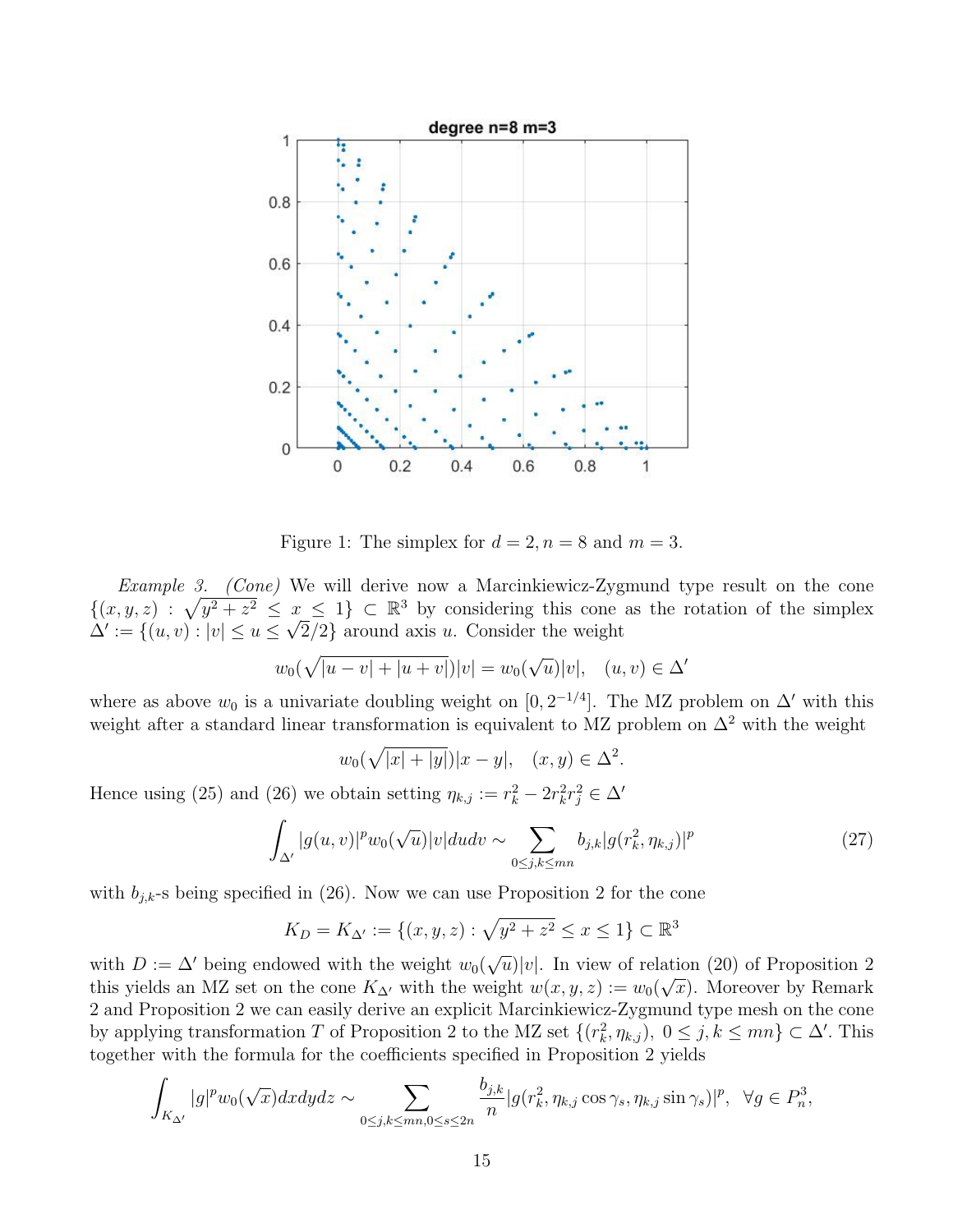where  $b_{i,k}$ -s are given by (26). This provides an explicit Marcinkiewicz-Zygmund type result for the cone in  $\mathbb{R}^3$ .



Figure 2: The cone obtained by rotating the simplex of Example 2, with  $n = 6$  and  $m = 2$ .

Example 4. (Spherical sector or "ice cream" cone) Now we consider the "ice cream" cone

$$
K_b := \{(x, y, z) : \sqrt{y^2 + z^2} \le bx, \ x^2 + y^2 + z^2 \le 1\} \subset \mathbb{R}^3, \ b > 0
$$

in  $\mathbb{R}^3$  which is the intersection of the unit ball and cone. This domain can be obtained by rotating the circular sector  $D_a := \{(x, y) = (r \cos t, r \sin t) : 0 \le r \le 1, |t| \le a\}, a := \arctan b$  around axis x. Therefore, we can obtain a Marcinkiewicz-Zygmund type result on the "ice cream" cone by combining Theorem 1 and Proposition 2. The MZ set can be obtained by applying transformation T of Proposition 2 to the MZ set of the circular sector  $D_a$  given in Theorem 1. This yields the following MZ mesh on  $K_b$ ,  $b < \tan 1/2$ 

$$
\xi_{j,k,s} := \frac{(1+r_k)}{2} (\cos ar_j, \sin ar_j \cos \gamma_s, \sin ar_j \sin \gamma_s); 0 \le j, k \le mn, 0 \le s \le 2n.
$$

With this MZ mesh we have the next Marcinkiewicz-Zygmund type result on the "ice cream" cone for an arbitrary univariate doubling weight  $w_0$ 

$$
\int_{K_b} |g|^p w_0(\sqrt{x^2+y^2+z^2})(y^2+z^2)^{-1/2} dx dy dz \sim \sum_{0 \le j,k \le mn, 0 \le s \le 2n} \frac{a_{j,k}}{n} |g(\xi_{j,k,s})|^p, \ \ \forall g \in P_n^3,
$$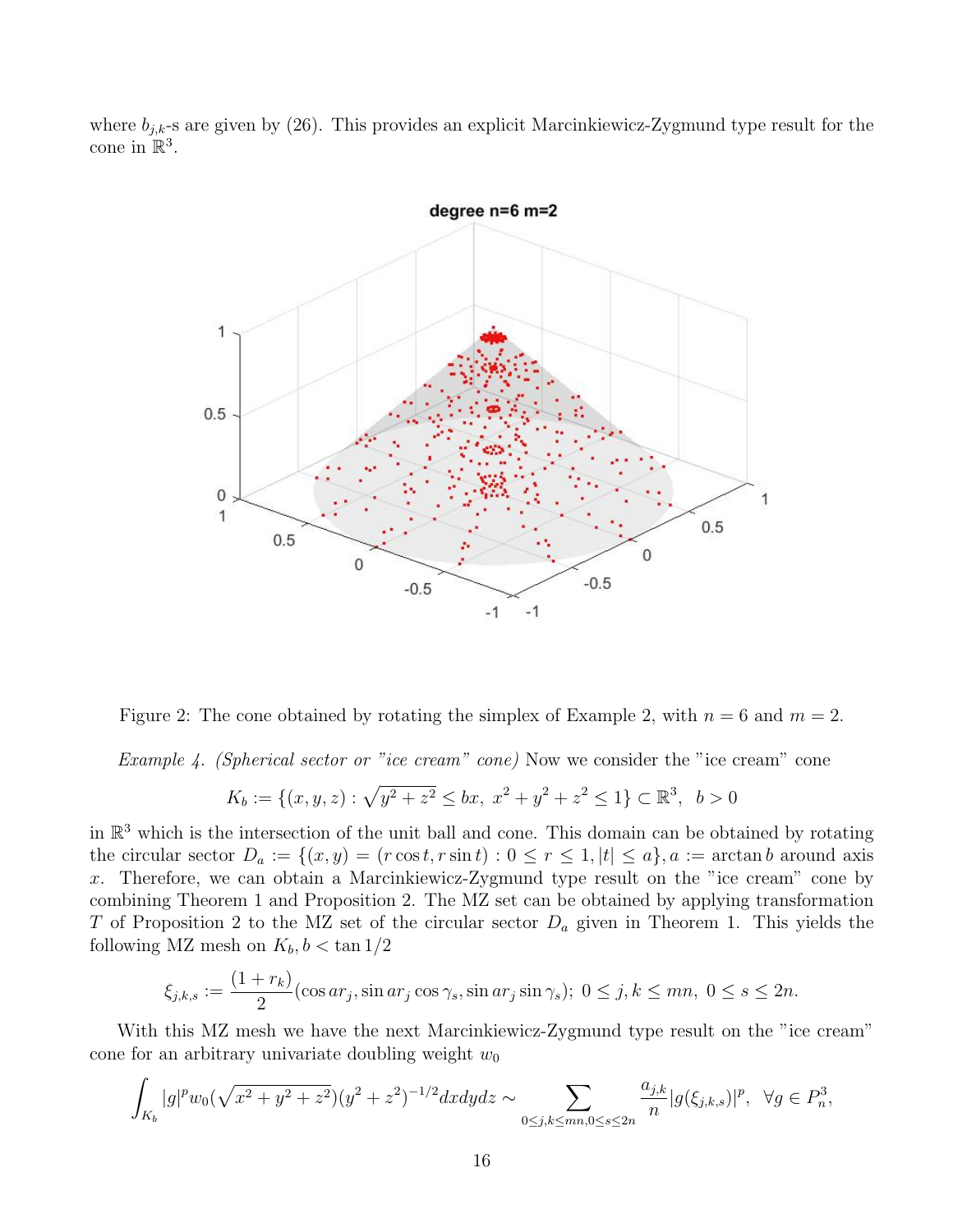where coefficients  $a_{j,k}$  are the same as in Theorem 1.



Figure 3: The rotated circular sector or "ice cream" cone for  $n = 6$  and  $m = 2$ .

Example 5. (Torus) Proposition 2 provides MZ meshes for sets obtained by rotating a domain D symmetric in its last coordinate. Analogously we can consider rotation of  $D \subset \mathbb{R}^{d-1}_+ :=$  $\{(x_1, ..., x_{d-1}) : x_{d-1} \geq 0\}$  around axis  $x_{d-1}$  leading to similar conclusions as given in Proposition 2. This approach allows to consider non convex domains like for instance the torus

$$
T_0 := \{x^2 + y^2 + z^2 \le 4\sqrt{y^2 + z^2} - 3\} \subset \mathbb{R}^3.
$$

resulting from full rotation of the two dimensional disc  $x^2 + (y - 2)^2 \le 1$  around axis x. On this disc we can choose the MZ set

$$
(r_k r_j, \xi_{j,k}), \quad \xi_{j,k} := r_k (1 - r_j^2)^{1/2} + 2 \ 0 \le j, k \le mn
$$

which results from a proper shift of the mesh given for the unit disc by Theorem 2. Now similarly as this was done in Proposition 2 the rotation of this MZ set yields an the following MZ mesh on the torus  $T_0$ 

$$
z_{j,k,s} := (r_k r_j, \xi_{j,k} \cos \gamma_s, \xi_{j,k} \sin \gamma_s) \in T_0, \ \ 0 \le j,k \le mn, \ 0 \le s \le 2n.
$$

The weight function and the proper coefficients  $a_{j,k}$  can be specified similarly to the previous example, we omit the details.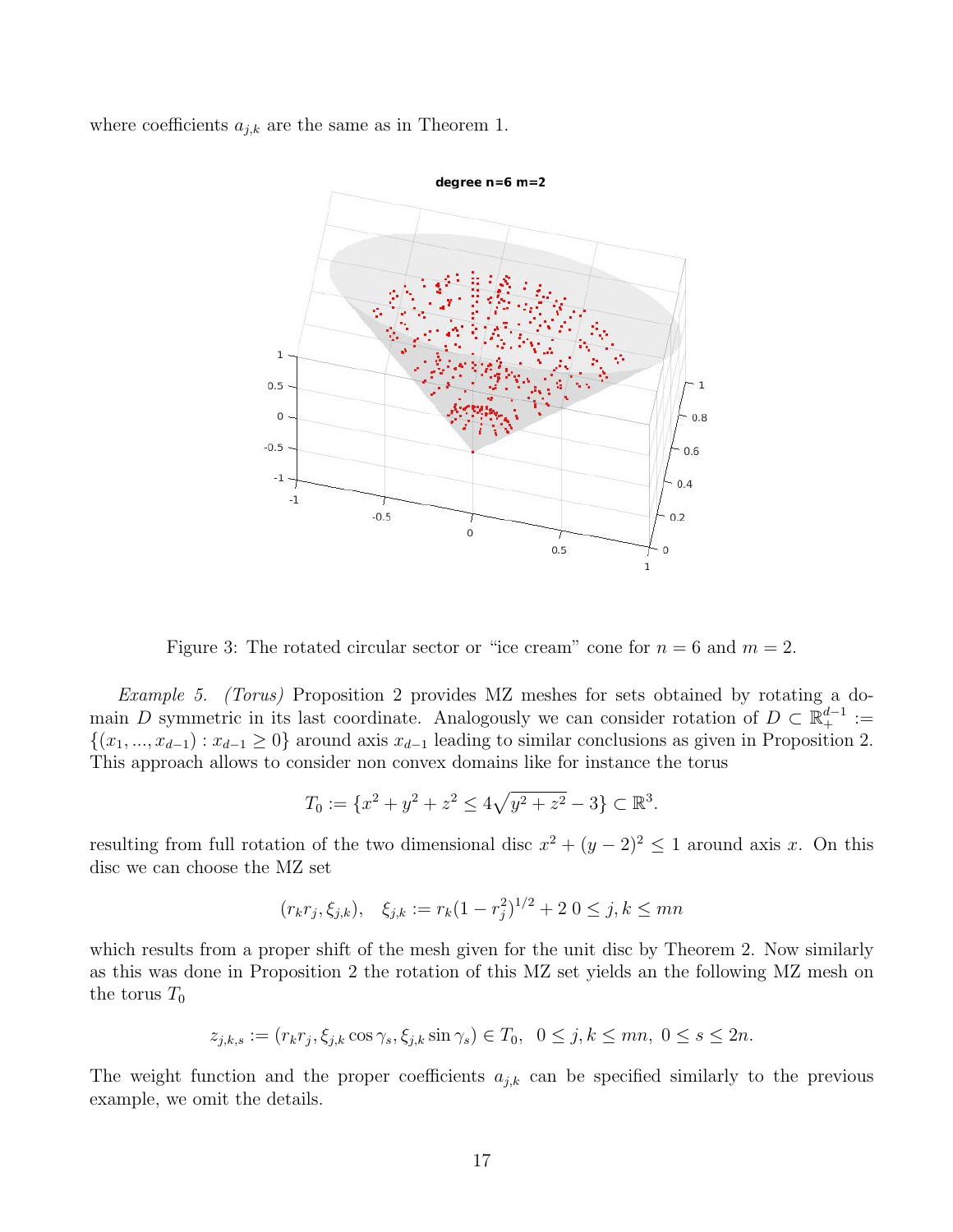

Figure 4: The torus for  $n = 6$  and  $m = 2$ .

Acknowledgments. This work has been partially supported by the BIRD163015 and DOR funds of the University of Padova. The second author was supported by the Visiting Professors program year 2017 of the Department of Mathematics "Tullio Levi-Civita" of the University of Padova and by the OTKA Grant K111742. This research has been accomplished within the RITA "Research ITalian network on Approximation".

# References

- [1] V. V. Arestov, On integral inequalities for trigonometric polynomials and their derivatives, Izv. Akad. Nauk SSSR, Ser. Mat. 45 (1981), 3-22.
- [2] L. Bos, S. De Marchi, A. Sommariva and M. Vianello Weakly Admissible Meshes and Discrete Extremal Sets, Numer. Math. Theory Methods Appl., 4 (2011), 1-12.
- [3] J.P. Calvi and N. Levenberg, Uniform approximation by discrete least squares polynomials, J. Approx. Theory, 152 (2008), 82-100.
- [4] S. De Marchi, M. Marchioro and A. Sommariva Polynomial approximation and cubature at approximate Fekete and Leja points of the cylinder, Appl. Math. Comput., 218 (2012), 10617- 10629.
- [5] K. Jetter, J. Stöckler and J. D. Ward, *Error Estimates for Scattered Data Interpolation*, Math. Comp., 68 (1999), 733-747.